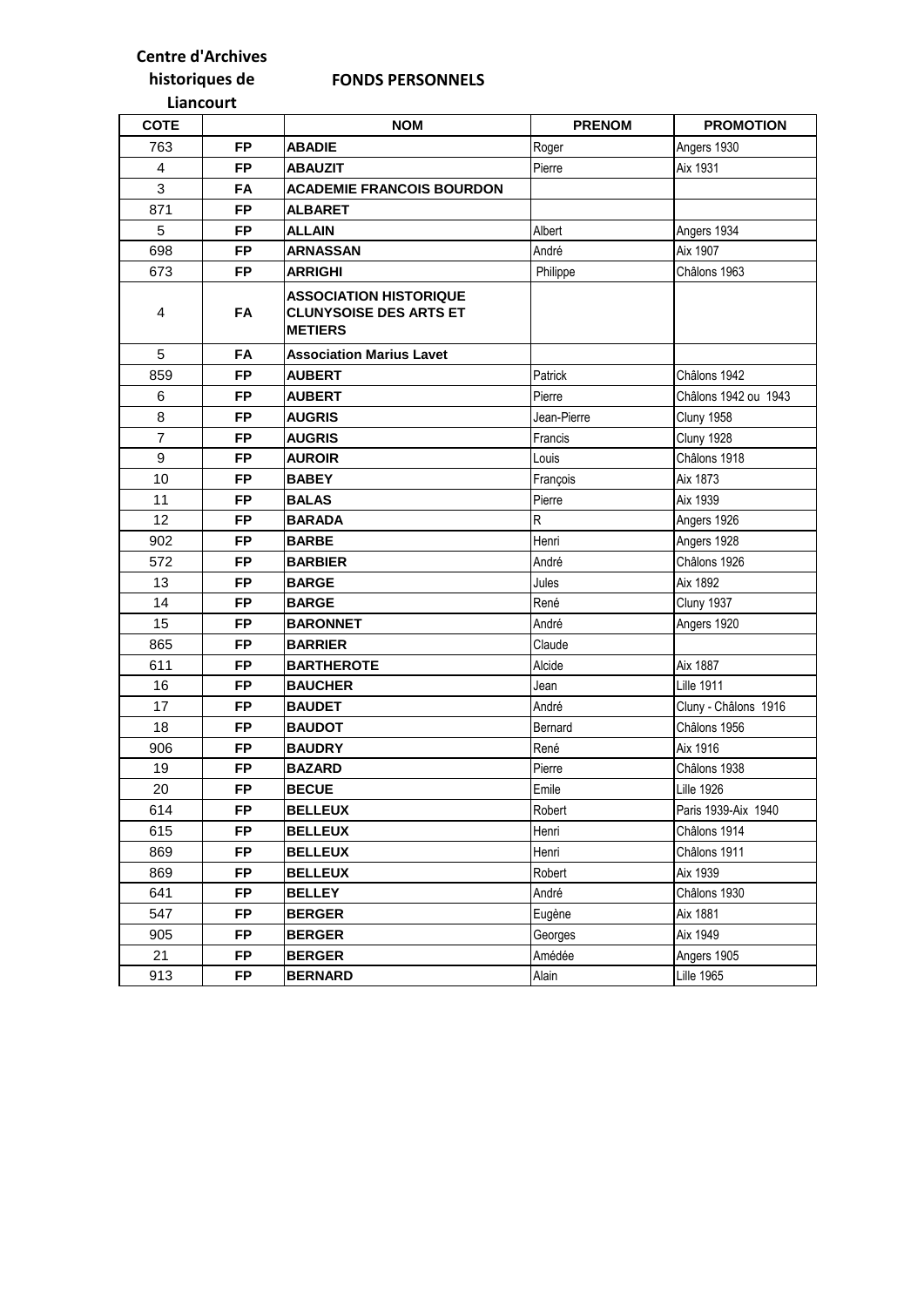| 923 | <b>FP</b> | <b>BERTINETTO</b>                  | Ferdinand        | Aix 1981             |
|-----|-----------|------------------------------------|------------------|----------------------|
| 22  | <b>FP</b> | <b>BERTINETTO</b>                  | Ferdinand        | Aix 1891             |
| 23  | <b>FP</b> | <b>BESNARD</b>                     | René             | <b>Paris 1913</b>    |
| 24  | <b>FP</b> | <b>BESSE</b>                       | André            | Angers 1932          |
| 25  | <b>FP</b> | <b>BEZANCON</b>                    | Raymond          | Châlons 1907         |
| 26  | <b>FP</b> | <b>BEZIER</b>                      | Pierre           | <b>Paris 1927</b>    |
| 631 | <b>FP</b> | <b>Bibliothèque du MAS BERLIAT</b> |                  |                      |
| 27  | <b>FP</b> | <b>BILLON</b>                      | Jean-René        | Angers 1950          |
| 28  | <b>FP</b> | <b>BIRAGNET</b>                    | Francis          |                      |
| 541 | <b>FP</b> | <b>BIROT</b>                       | Serge            | <b>Lille 1960</b>    |
| 419 | <b>FP</b> | <b>BIZET</b>                       | Estienne         | <b>Lille 1902</b>    |
| 29  | <b>FP</b> | <b>BLAZY</b>                       | Jean             | <b>Paris 1929</b>    |
| 30  | <b>FP</b> | <b>BLOCH</b>                       | Raymond          | <b>Cluny 1927</b>    |
| 855 | <b>FP</b> | <b>BOIGET</b>                      | Henri            | <b>Lille 1909</b>    |
| 31  | <b>FP</b> | <b>BOIRON</b>                      | Pierre           | Angers 1952          |
| 32  | <b>FP</b> | <b>BOISGARD</b>                    | Robert           | Angers 1938-Aix 1941 |
| 33  | <b>FP</b> | <b>BOISSONNADE</b>                 | Germain          | Angers 1885          |
| 780 | <b>FP</b> | <b>BOITELLE</b>                    | Robert           | <b>Lille 1922</b>    |
| 767 | <b>FP</b> | <b>BOIZOT</b>                      | Georges          | Cluny 1897           |
| 34  | <b>FP</b> | <b>BOLLE</b>                       | Bernard          |                      |
| 844 | <b>FP</b> | <b>BOLLOC</b>                      | Charles          | <b>Cluny 1912</b>    |
| 404 | <b>FP</b> | <b>BONNARD</b>                     | Michel           | Châlons 1960         |
| 573 | <b>FP</b> | <b>BONNEFOY</b>                    | Henri            | Cluny 1903           |
| 35  | <b>FP</b> | <b>BONTOUX</b>                     | Marcel           | Aix 1963             |
| 36  | <b>FP</b> | <b>BONVALLET</b>                   | Henri            | Aix 1945             |
| 760 | <b>FP</b> | <b>BOONE</b>                       | Jean             | <b>Lille 1946</b>    |
| 37  | <b>FP</b> | <b>BORDE</b>                       | Jean             | Angers 1949          |
| 897 | <b>FP</b> | <b>BOREK</b>                       | André            | Châlons 1967         |
| 779 | <b>FP</b> | <b>BORNE</b>                       | Alain            | ?                    |
| 38  | <b>FP</b> | <b>BOULAY</b>                      | André            | <b>Paris 1916</b>    |
| 39  | <b>FP</b> | <b>BOULOIS</b>                     | Désiré Théodore  | Angers 1856          |
| 507 | <b>FP</b> | <b>BOUQUENEC</b>                   | Louis            | Angers 1936          |
| 901 | <b>FP</b> | <b>BOUREZ</b>                      | Georges          | <b>Lille 1905</b>    |
| 864 | <b>FP</b> | <b>BOURGUET</b>                    | Jean             | <b>Cluny 1939</b>    |
| 372 | <b>FP</b> | <b>BOUSSIRON</b>                   | Simon            | Aix 1888             |
| 40  | <b>FP</b> | <b>BOUTONNET</b>                   | Jean             | <b>Paris 1930</b>    |
| 895 | <b>FP</b> | <b>BOUYER</b>                      | Claude           | Aix 1963             |
| 648 | <b>FP</b> | <b>BOYER</b>                       | Paul             | Aix 1926             |
| 784 | <b>FP</b> | <b>BRANDT</b>                      | Frédéric Albéric |                      |
| 646 | <b>FP</b> | <b>BRAVO</b>                       | Pierre           | Aix 1929             |
| 690 | <b>FP</b> | <b>BRAZIER</b>                     | Robert           | Châlons 1945         |
| 41  | <b>FP</b> | <b>BRETEGNIER</b>                  | Pierre           |                      |
| 42  | <b>FP</b> | <b>BRIANT</b>                      | Henri            | Angers 1899          |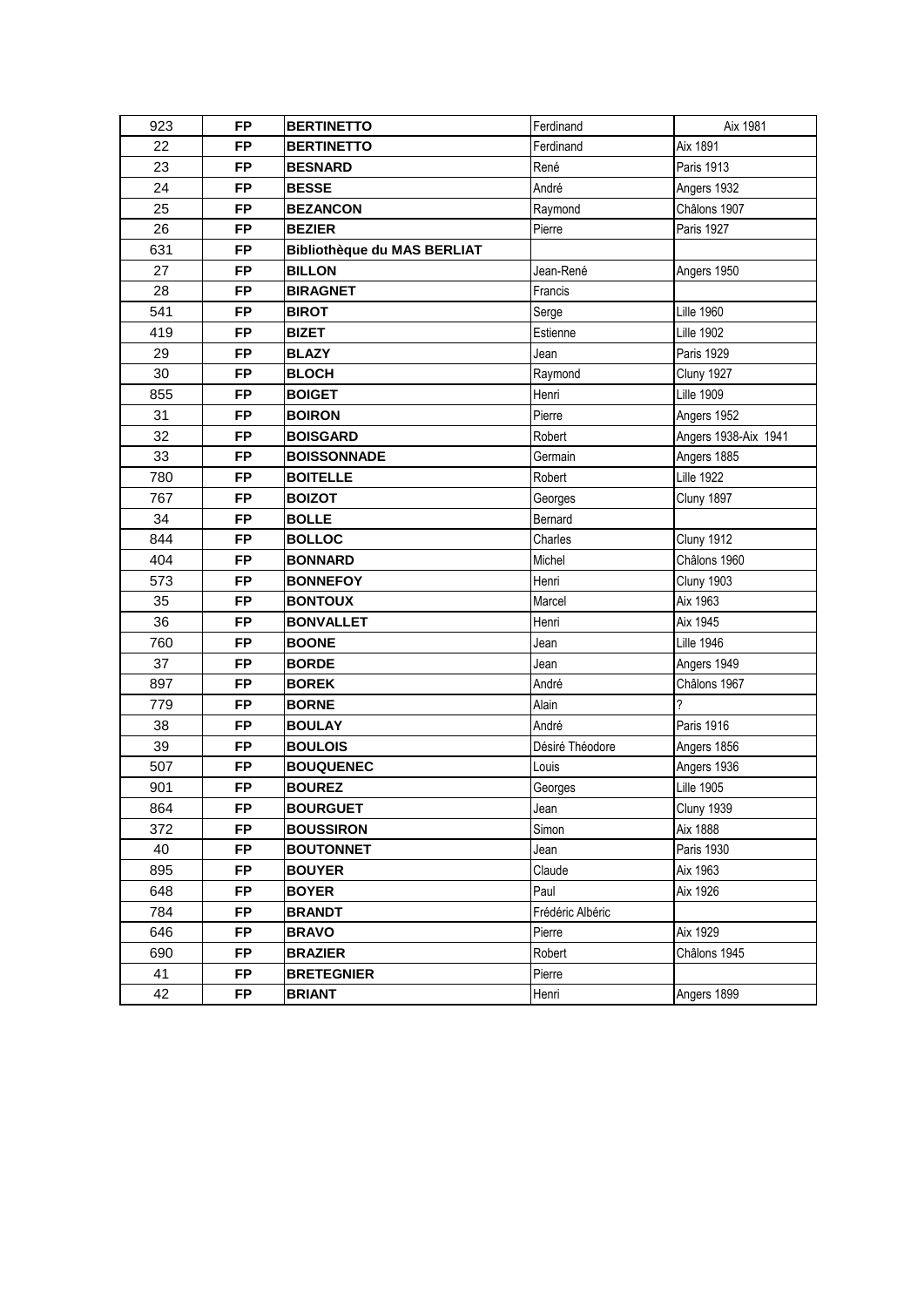| 764 | FP        | <b>BRIANTAIS</b>    | Claude   | Hors communauté   |
|-----|-----------|---------------------|----------|-------------------|
| 756 | <b>FP</b> | <b>BRICAUD</b>      |          | Angers 1923       |
| 43  | <b>FP</b> | <b>BRICAUD</b>      | Jean     | Angers 1950       |
| 606 | <b>FP</b> | <b>BROUILLET</b>    | René     | <b>Cluny 1952</b> |
| 44  | <b>FP</b> | <b>BRUETSCHY</b>    | Jean     | Châlons 1924      |
| 660 | <b>FP</b> | <b>BRUN</b>         | René     | Angers 1895       |
| 491 | <b>FP</b> | <b>BUHOT</b>        | Paul     | Angers 1910       |
| 908 | <b>FP</b> | <b>BUSSI</b>        | Jean     | Angers 1950       |
| 909 | <b>FP</b> | <b>BUTTAZZONI</b>   | Bernard  | Châlons 1949      |
| 604 | <b>FP</b> | <b>CABANTOUS</b>    | Jean     | Angers 1942       |
| 45  | <b>FP</b> | <b>CABARET</b>      | Michel   | Châlons 1932      |
| 46  | <b>FP</b> | <b>CADIS</b>        | Joseph   | Angers 1887       |
| 559 | <b>FP</b> | <b>CAILLAT</b>      | Jacques  | <b>Lille 1948</b> |
| 47  | <b>FP</b> | <b>CAMOU Albert</b> | Albert   | Aix 1920-1922     |
| 48  | <b>FP</b> | <b>CAMPA</b>        | André    | Angers 1924       |
| 49  | <b>FP</b> | <b>CANY</b>         | Gaston   | Châlons 1909      |
| 50  | <b>FP</b> | <b>CAPERAN</b>      | Jean     | Angers 1932       |
| 51  | <b>FP</b> | <b>CAPITAINE</b>    | Jean     | <b>Lille 1947</b> |
| 878 | <b>FP</b> | <b>CARAYON</b>      | Jean     | Aix 1954          |
| 52  | <b>FP</b> | <b>CARLIER</b>      |          | Inconnue          |
| 697 | <b>FP</b> | <b>CARPENTIER</b>   | André    | <b>Lille 1946</b> |
| 914 | <b>FP</b> | <b>CASAMAYOR</b>    | Albert   | Angers 1928       |
| 892 | <b>FP</b> | <b>CASETTI</b>      | Gérard   | Châlons 1955      |
| 465 | <b>FP</b> | <b>CATIL</b>        |          | Aix 1937          |
| 849 | <b>FP</b> | <b>CATILLON</b>     | André    | Aix 1952          |
| 53  | <b>FP</b> | <b>CHAFFIOTTE</b>   | Pierre   | Châlons 1932      |
| 54  | <b>FP</b> | <b>CHAMBINAUD</b>   | Edouard  | Angers 1909       |
| 56  | <b>FP</b> | <b>CHAMBRIARD</b>   | Henri    | <b>Cluny 1954</b> |
| 810 | <b>FP</b> | <b>CHARBONNIER</b>  | Philippe | <b>Lille 1966</b> |
| 57  | <b>FP</b> | <b>CHAREYON</b>     | Georges  | Aix 1911          |
| 58  | <b>FP</b> | <b>CHATEL</b>       | Charles  | <b>Lille 1938</b> |
| 59  | <b>FP</b> | <b>CHATELAIN</b>    | Maurice  | <b>Lille 1935</b> |
| 417 | FP        | <b>CHEREZY</b>      | Bernard  | Aix 1963          |
| 60  | FP        | <b>CHEVALIER</b>    | Roger    | Angers 1950       |
| 890 | <b>FP</b> | <b>CHEVALIER</b>    | Robert   | Angers 1954       |
| 845 | <b>FP</b> | <b>CHIRENT</b>      | Fernand  | Châlons 1924      |
| 894 | <b>FP</b> | <b>CHOBELET</b>     | Pierre   | Paris 1944        |
| 659 | <b>FP</b> | <b>CHOLLET</b>      | Emile    | Cluny 1908        |
| 678 | <b>FP</b> | <b>CHRISTEN</b>     | Jean     | Angers 1930       |
| 571 | <b>FP</b> | <b>CHRISTOPHE</b>   | Jean     | Paris 1941        |
| 893 | <b>FP</b> | <b>CLAIRET</b>      | Achille  | Angers 1888       |
| 61  | <b>FP</b> | <b>CLEMENT</b>      | André    | Angers 1932       |
| 62  | <b>FP</b> | <b>CLEMENT</b>      | Hubert   | Châlons 1945      |
| 651 | <b>FP</b> | <b>CLERC</b>        | Maurice  | Châlons 1933      |
| 368 | <b>FP</b> | <b>COIRIER</b>      | Yves     | Angers 1951       |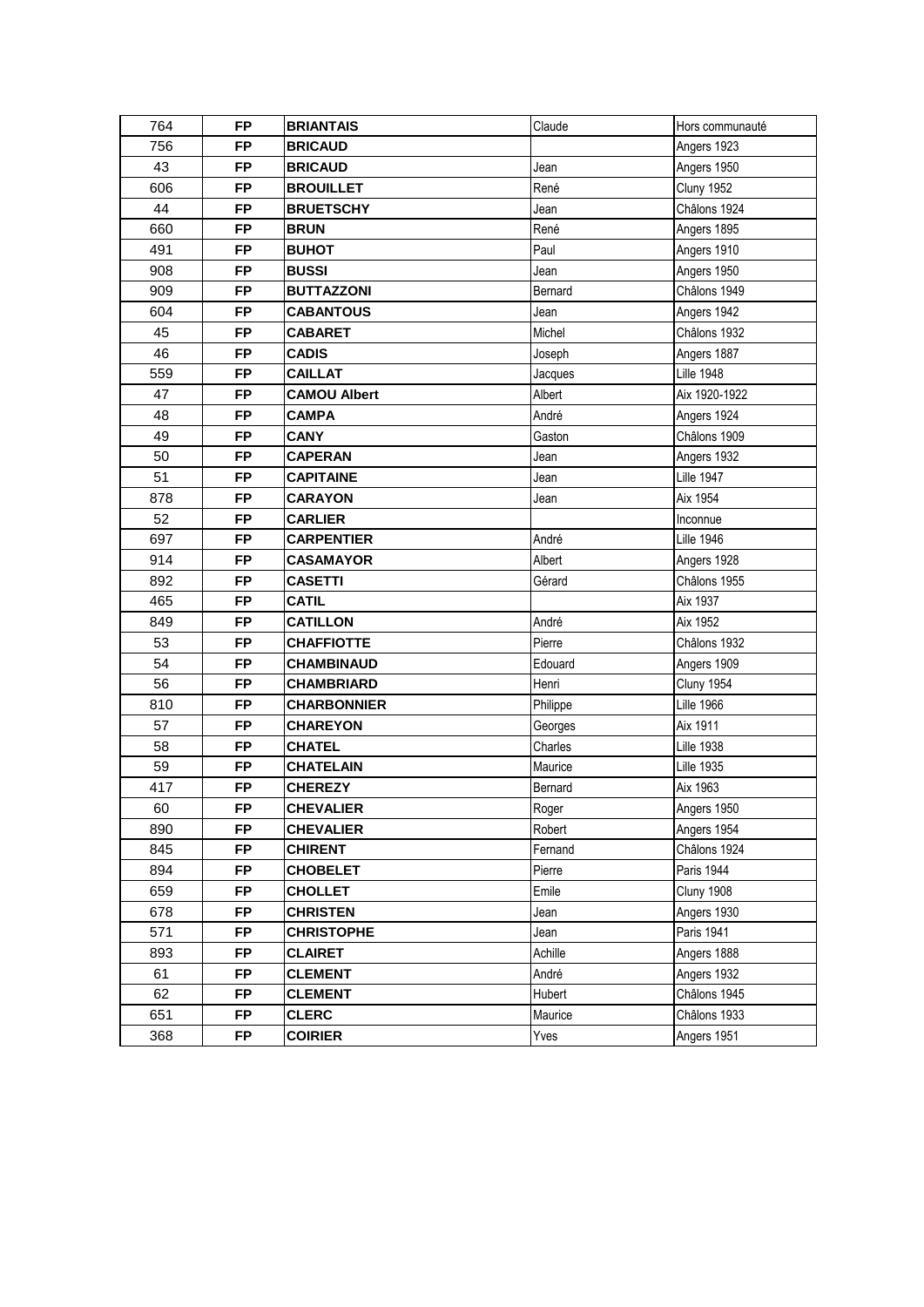| 387            | <b>FP</b> | <b>COLLAUDIN</b>                                                 | Jean Paul     | Cluny 1962                                          |
|----------------|-----------|------------------------------------------------------------------|---------------|-----------------------------------------------------|
| 815            | <b>FP</b> | <b>COLLET</b>                                                    | Michel        | Angers 1970                                         |
| 63             | <b>FP</b> | <b>COLLETTE</b>                                                  | Serge-William | <b>Paris 1945</b>                                   |
| 608            | <b>FP</b> | <b>COLLETTE</b>                                                  | Marcel        | <b>Paris 1916</b>                                   |
| 64             | <b>FP</b> | <b>COLLOT</b>                                                    | André         | <b>Cluny 1969</b>                                   |
| 761            | <b>FP</b> | <b>COMMUN</b>                                                    | André         | <b>Lille 1948</b>                                   |
| $\overline{c}$ | FF.       | <b>COMPAGNON GADZARTS DE</b><br><b>LIANCOURT, SOCIETE CIVILE</b> |               |                                                     |
| 65             | <b>FP</b> | <b>CORBE</b>                                                     | Léopold       | <b>Lille 1933</b>                                   |
| 66             | <b>FP</b> | <b>CORMERAIS</b>                                                 | Bernard       | Châlons 1961                                        |
| 401            | FP        | <b>COROLLER</b>                                                  | Emile         | Angers 1914                                         |
| 402            | <b>FP</b> | <b>COROLLER</b>                                                  | Louis         | Angers 1909                                         |
| 706            | <b>FP</b> | <b>COROLLER</b>                                                  | Jean-Louis    |                                                     |
| 67             | <b>FP</b> | <b>COSSENET</b>                                                  | Louis         | Châlons 1927                                        |
| 619            | <b>FP</b> | <b>Cote vacante</b>                                              |               |                                                     |
| 68             | <b>FP</b> | <b>COUILLARD</b>                                                 | Jean          | Angers 1932                                         |
| 69             | <b>FP</b> | <b>COUPET</b>                                                    | Philippe      |                                                     |
| 675            | <b>FP</b> | <b>COURDILLE</b>                                                 | René          | Cluny 1927                                          |
| 70             | <b>FP</b> | <b>COURTIN</b>                                                   | Robert        | Angers 1923                                         |
| 71             | <b>FP</b> | <b>COUSTET A, RAMOND E, RAMOND</b><br>J, RAMOND A                |               | Cluny 1897, Châlons 1901,<br>Cluny 1907, Cluny 1910 |
| 72             | <b>FP</b> | <b>COUTOR</b>                                                    | Charles       | Châlons 1919                                        |
| 380            | <b>FP</b> | <b>CRETIN</b>                                                    | Alfred        | Angers 1853                                         |
| 381            | <b>FP</b> | <b>CRETIN</b>                                                    | Edouard       | Angers 1899                                         |
| 700            | <b>FP</b> | <b>CRISTINI</b>                                                  | Gilbert       | Châlons 1959                                        |
| 873            | <b>FP</b> | <b>CUENIN</b>                                                    | P             | Châlons 1944                                        |
| 653            | FP        | <b>CULLIER</b>                                                   | Henri         | Chalons 1923                                        |
| 73             | FP        | <b>DALMIERES</b>                                                 | Charles       | <b>Cluny 1919</b>                                   |
| 782            | <b>FP</b> | <b>DAMGE</b>                                                     | Joseph        | Châlons 1903                                        |
| 74             | <b>FP</b> | <b>DARCHE</b>                                                    | Yves          |                                                     |
| 921            | <b>FP</b> | <b>DAUTHEUIL</b>                                                 | Jean Jacques  |                                                     |
| 628            | <b>FP</b> | <b>DAUTRY</b>                                                    | Charles       | Cluny 1911                                          |
| 75             | <b>FP</b> | <b>DAVESNE</b>                                                   | André         | Châlons 1904                                        |
| 76             | <b>FP</b> | <b>DAVESNE</b>                                                   | Jean-Marie    | <b>Lille 1943</b>                                   |
| 705            | <b>FP</b> | <b>DAVESNES</b>                                                  | Jean-Pol      |                                                     |
| 77             | FP.       | <b>DE ANDREA</b>                                                 | Edmond        | Aix 1945                                            |
| 78             | FP.       | DE ANDREA Edmond (Aix 1945),<br>SAUZE André (Aix 1950)           |               | Aix 1945, Aix 1950                                  |
| 467            | <b>FP</b> | DE BEAUSACQ                                                      | Ingebord      |                                                     |
| 79             | <b>FP</b> | <b>DE SAPORTA</b>                                                | Christophe    |                                                     |
| 80             | <b>FP</b> | <b>DECOBERT</b>                                                  | Jacques       | Paris 1940                                          |
| 570            | <b>FP</b> | <b>DECOMBLE</b>                                                  | Roger         | Paris 1944                                          |
| 781            | <b>FP</b> | <b>DELANNOY</b>                                                  | Michel        |                                                     |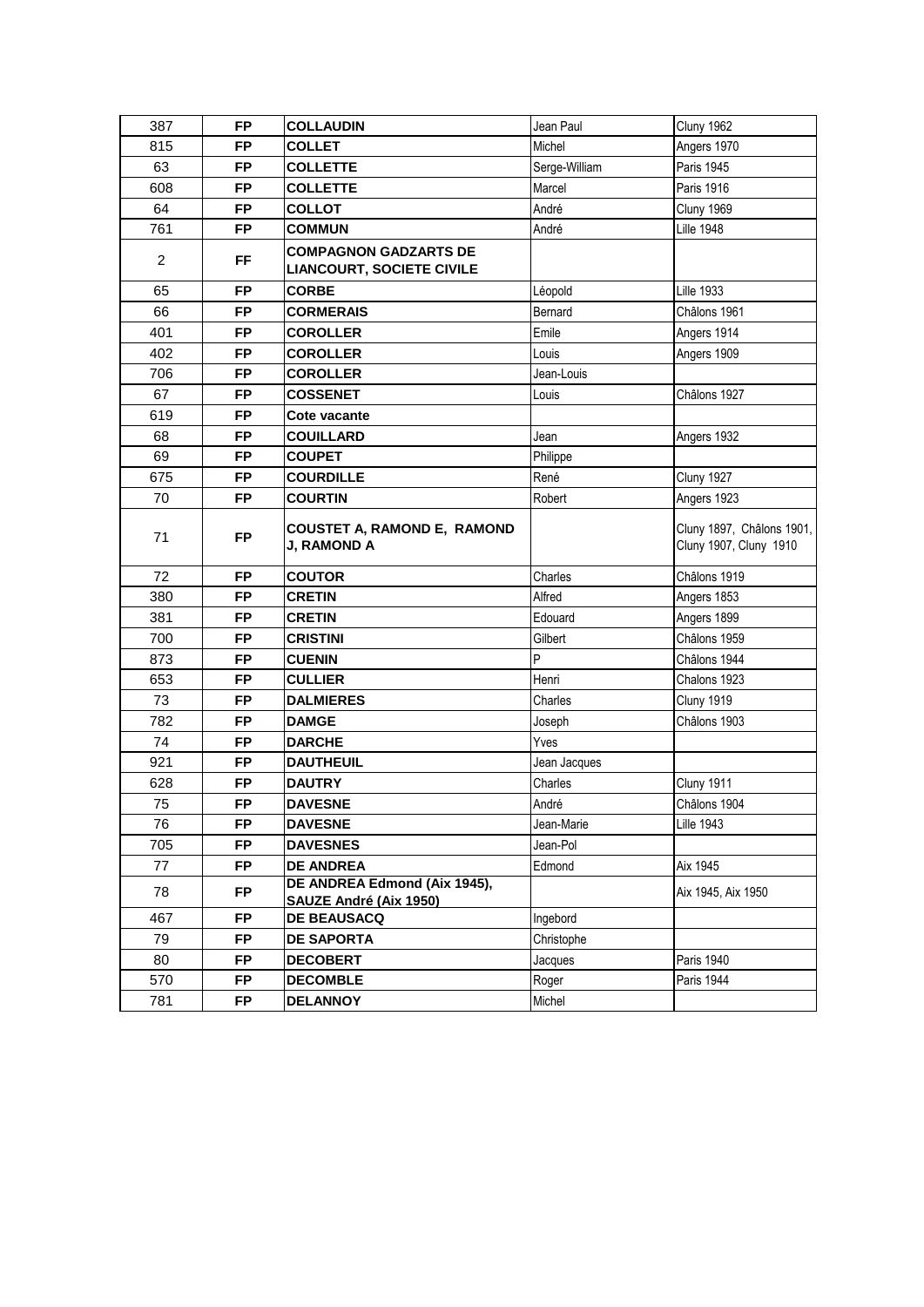| 81             | <b>FP</b>   | <b>DELAYEN</b>                                      | Jacques          | <b>Lille 1914</b> |
|----------------|-------------|-----------------------------------------------------|------------------|-------------------|
| 797            | <b>FP</b>   | <b>DELEVOY</b>                                      | Jacques          | Châlons 1964      |
| 915            | <b>FP</b>   | <b>DELFANNE</b>                                     | Davis            | <b>Lille 1993</b> |
| 82             | <b>FP</b>   | <b>DELFINO</b>                                      | Jean-Jacques     | Châlons 1946      |
| 466            | <b>FP</b>   | <b>DELFOUR</b>                                      | Gérald           | Angers 1937       |
| 644            | <b>FP</b>   | <b>DELRIEU</b>                                      | Louis            | Châlons 1891      |
| 494            | <b>FP</b>   | <b>DENIS</b>                                        | Constant         | Angers 1913       |
| 692            | <b>FP</b>   | <b>DENIS</b>                                        | Jacques          | <b>Lille 1964</b> |
| 929            | <b>FP</b>   | <b>DERELLE</b>                                      | Bernard          | châlons 1968      |
| 846            | <b>FP</b>   | <b>DESFORGES</b>                                    | Jacques          | Non gadzarts      |
| 656            | <b>FP</b>   | <b>DESNOYERS</b>                                    | Ferdinand        | Angers 1880       |
| 917            | <b>FP</b>   | <b>DESNOYERS</b>                                    | Georges          | Angers 1988       |
| 801            | <b>FP</b>   | <b>DESPAS</b>                                       | Emile            | Châlons 1862      |
| 802            | <b>FP</b>   | <b>DESPAS</b>                                       | Gustave          | Châlons 1885      |
| 803            | <b>FP</b>   | <b>DESPAS</b>                                       | Fernand          | Pas gadzarts      |
| 804            | <b>FP</b>   | <b>DESPAS</b>                                       | Bernard          | <b>Lille 1947</b> |
| 805            | <b>FP</b>   | <b>DESPAS</b>                                       | Philippe         | <b>Lille 1971</b> |
| 83             | <b>FP</b>   | <b>DESTRUEL</b>                                     | Georges          | Cluny 1914-1921   |
| 694            | <b>FP</b>   | <b>DEVALLERIE</b>                                   | Louis            | Châlons 1930      |
| 858            | <b>FP</b>   | <b>DEVINCK</b>                                      | Pierre           | <b>Lille 1944</b> |
| 84             | <b>FP</b>   | <b>DEYEUX</b>                                       | Didier Théophile |                   |
| 469            | <b>FP</b>   | <b>DIVE</b>                                         | Lucien           | Cluny 1944        |
| 647            | <b>FP</b>   | <b>DONY</b>                                         | Pierre           | Aix 1927          |
| 85             | <b>FP</b>   | <b>DROC</b>                                         | Cyprien          | Cluny 1898        |
| 920            | <b>FP</b>   | <b>DROUET</b>                                       | Robert           | Angers 1918       |
| 86             | <b>FP</b>   | <b>DUBOUCHET</b>                                    | Eugène           | Cluny 1911        |
| 87             | <b>FP</b>   | <b>DUDON</b>                                        | Maurice          | Angers 1930       |
| 480            | <b>FP</b>   | <b>DUFFAU</b>                                       | Georges          | Angers 1910       |
| 399            | <b>FP</b>   | <b>DUFOUR</b>                                       | Jean             | <b>Lille 1932</b> |
| 770            | <b>FP</b>   | <b>DUPONT</b>                                       | Jean             | Aix 1943          |
| 88             | <b>FP</b>   | <b>DURET</b>                                        | Jean             | Paris 1930        |
| 792            | <b>FP</b>   | <b>DUSSERRE</b>                                     | Emilie           | <b>Lille 2004</b> |
| 468            | <b>FP</b>   | <b>ECHE</b>                                         | Adolphe          | Aix 1909          |
| 853            | FP.         | ECHE                                                | Jean             | Châlons 1953      |
| 89             | <b>FP</b>   | <b>ECKERT</b>                                       | Eric             | Cluny 1984        |
| $\mathbf{1}$   | <b>FEAM</b> | <b>ECOLE D'ARTS ET METIERS CER</b><br><b>Angers</b> |                  |                   |
| $\overline{2}$ | <b>FEAM</b> | <b>ECOLE D'ARTS ET METIERS CER</b><br><b>Paris</b>  |                  |                   |
| 759            | <b>FP</b>   | <b>EHRSAM</b>                                       | Jean             | Bordeaux 1966     |
| 687            | <b>FP</b>   | <b>ELOIRE</b>                                       | Gilbert          | Aix 1957          |
| 394            | <b>FP</b>   | <b>ERTAUD</b>                                       | André            | Paris 1928        |
| 395            | <b>FP</b>   | <b>ESPARDELLIER</b>                                 | Patrick          | Angers 1981       |
| 776            | <b>FP</b>   | <b>ESTILLAC</b>                                     | Jean             | Angers 1911       |
| 385            |             |                                                     |                  |                   |
|                | <b>FP</b>   | <b>EYMERY</b>                                       | Daniel           | Aix 1957          |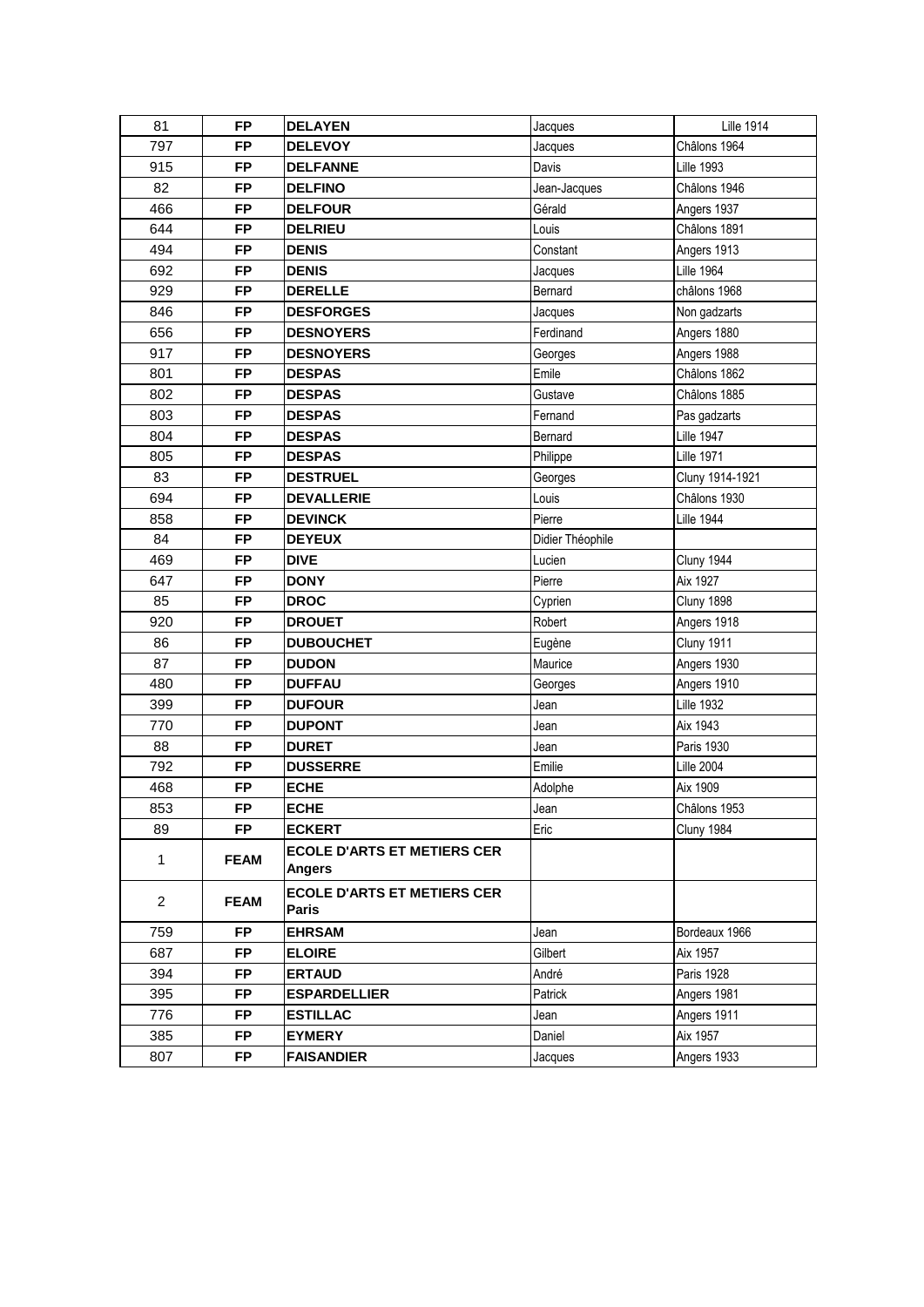| 90           | <b>FP</b> | <b>FARGUES</b>                                                     | Robert        | Angers 1932       |
|--------------|-----------|--------------------------------------------------------------------|---------------|-------------------|
| 857          | <b>FP</b> | <b>FARON</b>                                                       | René          | Châlons 1893      |
| 701          | <b>FP</b> | <b>FAUVEL</b>                                                      | Louis         | Paris 1938        |
| 922          | <b>FP</b> | <b>FAVART</b>                                                      | Henri         | Châlons 1928      |
| 91           | <b>FP</b> | <b>FAYET</b>                                                       | Michel        | <b>Lille 1960</b> |
| 92           | <b>FP</b> | <b>FEDERATION DES GROUPES</b><br><b>REGIONAUX D'ILE -DE-France</b> |               |                   |
| 93           | <b>FP</b> | <b>FELS</b>                                                        | Marcel        | Châlons 1928      |
| 786          | <b>FP</b> | <b>FERRAND</b>                                                     | Georges       | <b>Cluny 1902</b> |
| 926          | <b>FP</b> | <b>FERRIER</b>                                                     | Jean Denis    | <b>Cluny 1970</b> |
| 636          | <b>FP</b> | <b>FETAZ</b>                                                       | Gustave       | Cluny 1903        |
|              | <b>FP</b> | <b>FEUILLEE</b>                                                    | Eugène        | Angers 1889       |
| 919          | <b>FP</b> | <b>FLAHAUT</b>                                                     | Paul          | <b>Lille 1957</b> |
| 94           | <b>FP</b> | <b>FLAMAND</b>                                                     | Jean          | Châlons 1895      |
| 406          | <b>FP</b> | <b>FLORIN</b>                                                      | Francis       | <b>Lille 1948</b> |
| $\mathbf{1}$ | <b>FF</b> | <b>FONDATION ARTS ET METIERS</b>                                   |               |                   |
| 95           | <b>FP</b> | <b>FORESTIER</b>                                                   | Paul          | Paris 1912        |
| 96           | <b>FP</b> | <b>FOUASSIER Irène</b>                                             | Irène         |                   |
| 97           | <b>FP</b> | <b>FOUCAULT</b>                                                    | Jacques       | Angers 1892       |
| 98           | <b>FP</b> | <b>FOUCAULT</b>                                                    | Pierre        | Châlons 1919      |
| 643          | <b>FP</b> | <b>FOUET</b>                                                       | Bernard       | Aix 1898          |
| 99           | <b>FP</b> | <b>FOUGERAT</b>                                                    | Emile         | Angers 1862       |
| 100          | <b>FP</b> | <b>FOURNIER</b>                                                    | André         | <b>Lille 1969</b> |
| 360          | <b>FP</b> | <b>FOURNIER</b>                                                    | Jean          | Châlons 1934      |
| 101          | <b>FP</b> | <b>FOURNOT</b>                                                     | Jacques       | Angers 1942       |
| 542          | <b>FP</b> | <b>FOURRE</b>                                                      | Jean          | <b>Cluny 1953</b> |
| 102          | <b>FP</b> | <b>FOURTIER</b>                                                    | André         | <b>Lille 1969</b> |
| 103          | <b>FP</b> | <b>FOURTIER</b>                                                    | Jacques       | Châlons 1934      |
| 612          | <b>FP</b> | <b>FRANCKOWIAK</b>                                                 | Sigismond     | <b>Lille 1955</b> |
| 423          | <b>FP</b> | <b>FROGEUL</b>                                                     | Xavier        | Angers 1927       |
| 771          | <b>FP</b> | <b>FROMONT</b>                                                     | Adolphe       | Angers 1877       |
| 860          | <b>FP</b> | <b>FUMERY</b>                                                      | Marcel        | <b>Lille 1909</b> |
| 104          | <b>FP</b> | <b>FUZELIER</b>                                                    | Gilbert       | <b>Lille 1912</b> |
| 757          | <b>FP</b> | <b>GAILLARD</b>                                                    | Raymond       | Angers 1931       |
| 373          | <b>FP</b> | <b>GALERAS</b>                                                     | Claudius      | <b>Cluny 1920</b> |
| 105          | <b>FP</b> | <b>GALUT</b>                                                       | <b>Basile</b> | Aix 1901          |
| 639          | <b>FP</b> | <b>GARABIOL</b>                                                    | André         | Aix 1901          |
| 800          | <b>FP</b> | <b>GARDE</b>                                                       |               | Châlons 1871      |
| 106          | FP        | <b>GARDET</b>                                                      | Eugène        | Châlons 1859      |
| 793          | <b>FP</b> | <b>GAS</b>                                                         | Claude        | Angers 1951       |
| 667          | <b>FP</b> | GASSIÉ                                                             | Emile         | Angers 1909       |
| 108          | <b>FP</b> | <b>GAUDIN</b>                                                      | Pierre        | Angers 1918       |
| 787          | <b>FP</b> | <b>GAUDRINEAU</b>                                                  | Louis         | Angers 1841       |
| 650          | <b>FP</b> | <b>GAUTARD</b>                                                     | Georges       | Châlons 1890      |
| 814          | <b>FP</b> | <b>GAUTARD</b>                                                     | Georges       | Châlons 1890      |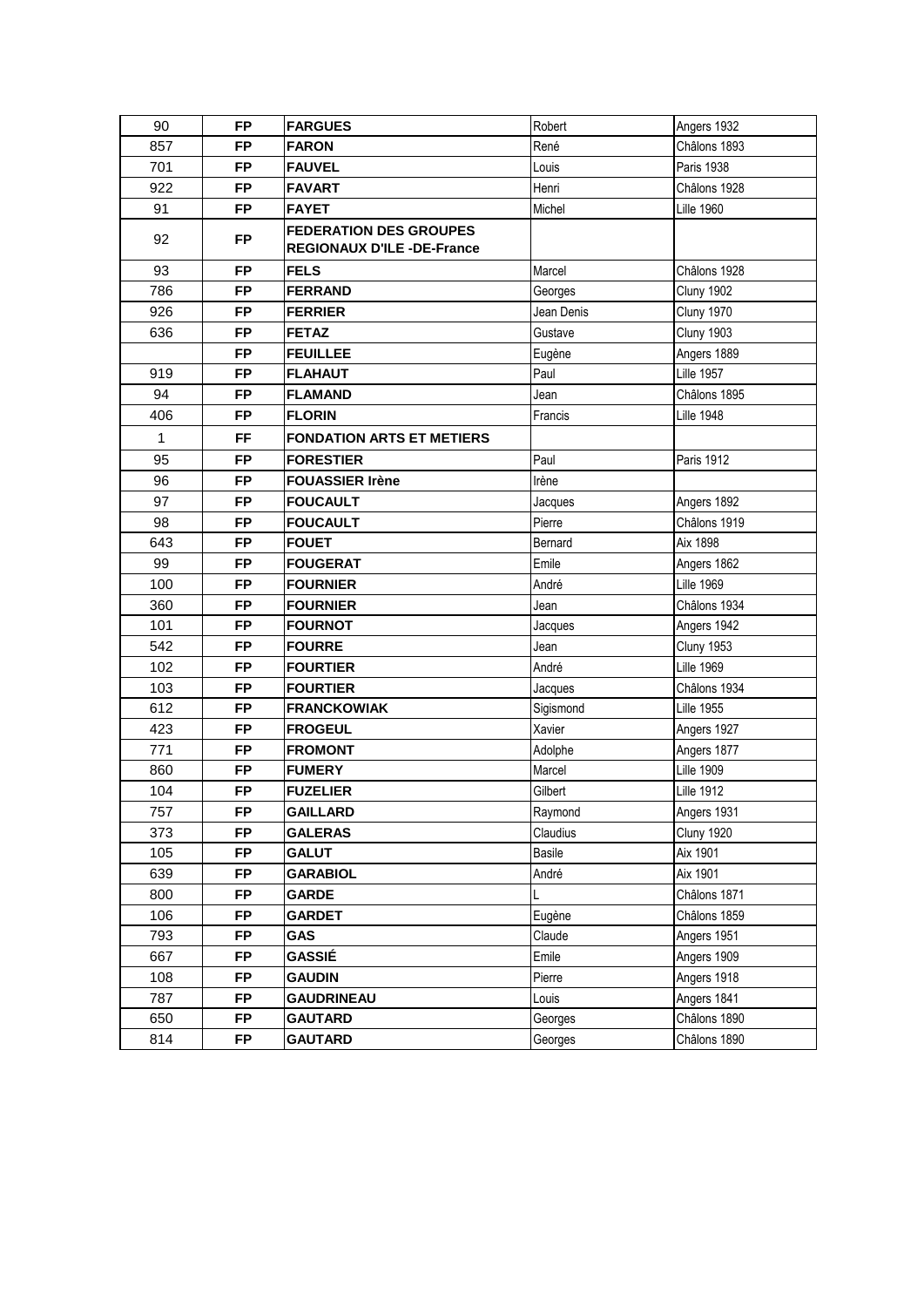| 889 | <b>FP</b> | <b>GAUTRAT</b>                | Michel      | Paris 1938        |
|-----|-----------|-------------------------------|-------------|-------------------|
| 109 | <b>FP</b> | <b>GEMINARD</b>               | Lucien      | Aix 1932          |
| 110 | <b>FP</b> | <b>GENARD</b>                 | René        | Paris 1925        |
| 617 | <b>FP</b> | <b>GENDRONNEAU</b>            | Jean-Claude | Angers 1961       |
| 111 | <b>FP</b> | <b>GENEVOIS</b>               | Alexandre   | Cluny 1909        |
| 112 | <b>FP</b> | <b>GENTY</b>                  | Paul        | <b>Cluny 1913</b> |
| 113 | <b>FP</b> | <b>GERARD</b>                 | Arthur      | <b>Lille 1918</b> |
| 114 | <b>FP</b> | <b>GEROME</b>                 | Jacques     | Châlons 1962      |
| 877 | <b>FP</b> | Gérôme Jacques                |             | Châlons 1962      |
| 115 | <b>FP</b> | <b>GESLOT</b>                 | André       | <b>Lille 1944</b> |
| 117 | <b>FP</b> | <b>GIBAULT</b>                | Henri       | Angers 1943       |
| 116 | <b>FP</b> | <b>GIBAULT</b>                | André       | Angers 1943       |
| 118 | <b>FP</b> | <b>GIBLIN</b>                 | Jean        | Châlons 1926      |
| 414 | <b>FP</b> | <b>GIDEL</b>                  | Albert      | <b>Cluny 1927</b> |
| 536 | <b>FP</b> | <b>GIDON</b>                  | Paul        | Cluny 1901        |
| 405 | <b>FP</b> | <b>GIGON</b>                  | René        | Châlons 1878      |
| 415 | <b>FP</b> | <b>GIGON</b>                  | Maurice     | Aix 1917          |
| 493 | <b>FP</b> | Gillet                        |             | Angers 1914       |
| 119 | <b>FP</b> | <b>GIMARD</b>                 | Jean        | Angers 1951       |
| 120 | <b>FP</b> | <b>GIMARD</b>                 | Pierre      | Angers 1940       |
| 382 | <b>FP</b> | <b>GIRARD</b>                 | Joseph      | Angers 1899       |
| 121 | <b>FP</b> | <b>GIRARDEAU</b>              | Maurice     | Angers 1949       |
| 122 | <b>FP</b> | <b>GLEIZES</b>                | Justin      | Aix 1898          |
| 425 | <b>FP</b> | <b>GLEIZES</b>                | Henri       | Aix 1898          |
| 627 | <b>FP</b> | <b>GLEIZES</b>                | Henri       | Aix 1925          |
| 123 | <b>FP</b> | <b>GODART</b>                 | André       | <b>Lille 1948</b> |
| 785 | <b>FP</b> | <b>GODART</b>                 | Pierre      | Cluny 1956        |
| 411 | <b>FP</b> | <b>GOMEZ</b>                  | Michel      | Châlons 1958      |
| 124 | <b>FP</b> | <b>GORIN</b>                  | Serge       | <b>Lille 1943</b> |
| 888 | <b>FP</b> | <b>GOUJON</b>                 | Maurice     | <b>Paris 1947</b> |
| 125 | <b>FP</b> | <b>GOUMARRE</b>               | Jean        | Aix 1945          |
| 379 | <b>FP</b> | <b>GOUNY</b>                  | Albert      | Aix 1862          |
| 620 | <b>FP</b> | <b>GOURDIN</b>                | Jean-Paul   | Aix 1967          |
| 126 | FP        | GOUY                          | Gérard      | <b>Lille 1946</b> |
| 127 | <b>FP</b> | <b>GOUYET</b>                 | Gérard      | Cluny 1954        |
| 128 | <b>FP</b> | <b>GRANDJEAN</b>              | Gérard      | Châlons 1958      |
| 129 | <b>FP</b> | <b>GRANGIER</b>               | France      | Cluny 1904        |
| 505 | <b>FP</b> | <b>GRASCOEUR</b>              |             | Angers 1934       |
| 130 | <b>FP</b> | GRASS                         | Roger       | Châlons 1928      |
| 899 | <b>FP</b> | <b>GREGOIRE</b>               | Jean-Claude | <b>Lille 1953</b> |
| 629 | <b>FP</b> | <b>GRILLOT</b>                | Alphonse    |                   |
| 131 | <b>FP</b> | <b>GRIMAULT</b>               | Pierre      | Paris 1916        |
| 132 | <b>FP</b> | Groupe de Haute Vienne/Creuse |             |                   |
| 133 | <b>FP</b> | <b>GROUPE AFRIQUE</b>         |             |                   |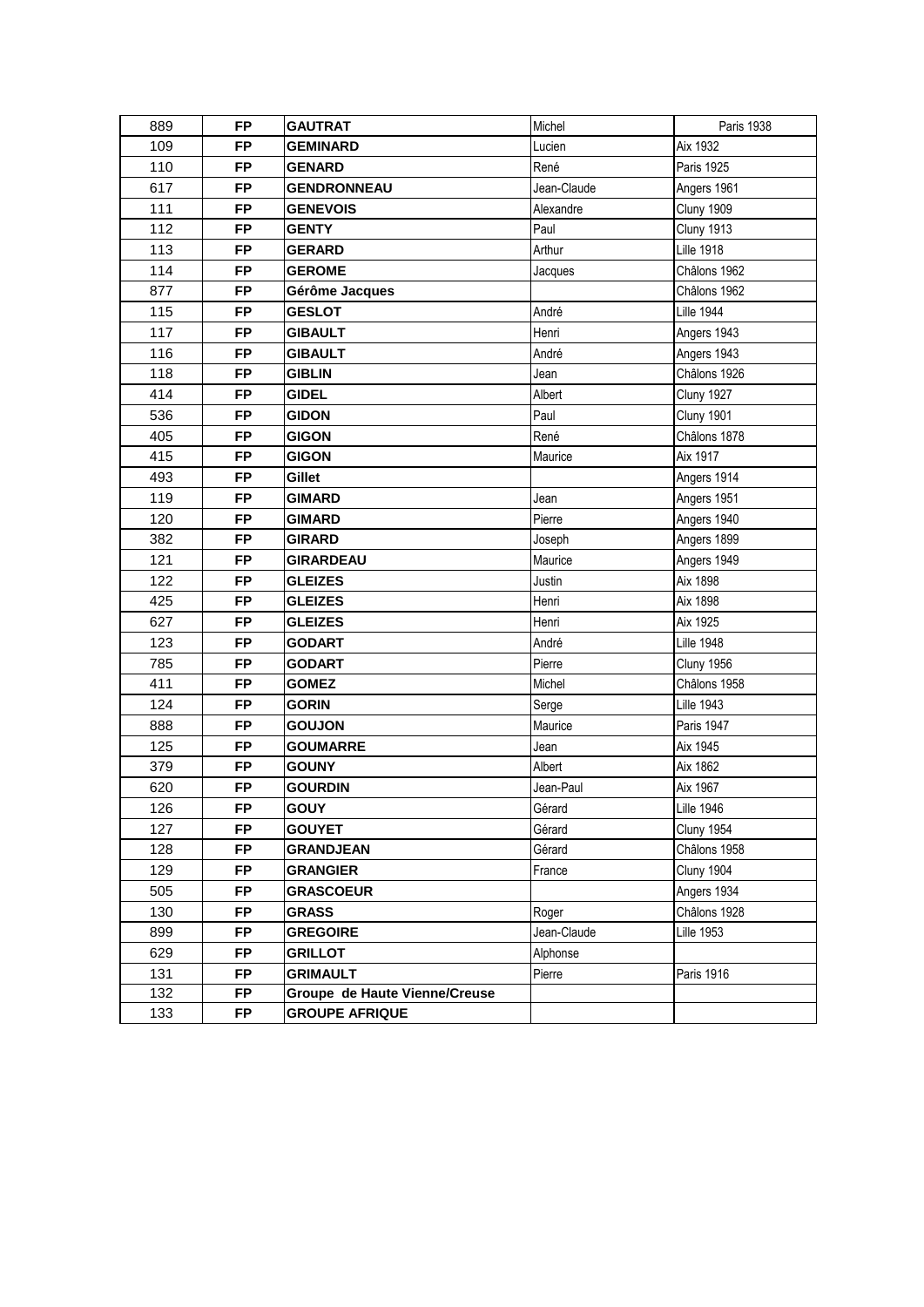| 400 | FP.       | <b>GROUPE CATHOLIQUE DE L'ENSAM</b>                   |                  |                                        |
|-----|-----------|-------------------------------------------------------|------------------|----------------------------------------|
| 134 | <b>FP</b> | <b>GROUPE D'ALSACE</b>                                |                  |                                        |
| 545 | <b>FP</b> | <b>GROUPE DE LA COTE D'OR</b>                         |                  |                                        |
| 135 | <b>FP</b> | <b>GROUPE DE L'OISE</b>                               |                  |                                        |
| 137 | <b>FP</b> | <b>GROUPE DE MEURTHE ET</b><br><b>MOSELLE (Metz)</b>  |                  |                                        |
| 136 | <b>FP</b> | <b>GROUPE DE MEURTHE ET</b><br><b>MOSELLE (Nancy)</b> |                  |                                        |
| 138 | <b>FP</b> | <b>GROUPE DE NEUILLY</b>                              |                  |                                        |
| 139 | <b>FP</b> | <b>GROUPE DE ROUEN</b>                                |                  |                                        |
| 141 | <b>FP</b> | <b>GROUPE DE SAINT-DENIS</b>                          |                  |                                        |
| 107 | <b>FP</b> | <b>GROUPE DE VERSAILLES</b>                           |                  |                                        |
| 609 | <b>FP</b> | <b>GROUPE DES GADZARTS</b>                            |                  |                                        |
| 142 | <b>FP</b> | <b>CHEMINOTS</b><br><b>GROUPE DU CREUSOT</b>          |                  |                                        |
| 143 | <b>FP</b> | <b>GROUPE DU MAINE ET LOIRE</b>                       |                  |                                        |
| 144 | <b>FP</b> | <b>GROUPE GIRONDIN</b>                                |                  | <b>Bordeaux</b>                        |
| 398 | <b>FP</b> | <b>GROUPE Ile de France</b>                           |                  |                                        |
| 145 | <b>FP</b> | <b>GROUPE LYONNAIS</b>                                |                  |                                        |
| 146 | <b>FP</b> | <b>GROUPE MAROCAIN</b>                                |                  |                                        |
| 147 | <b>FP</b> | <b>GROUPE NANTAIS</b>                                 |                  |                                        |
| 148 | <b>FP</b> | <b>GROUPE RHONE-ALPES</b>                             |                  |                                        |
| 637 | <b>FP</b> | <b>GUERARD</b>                                        | Jean             | Châlons 1914                           |
| 537 | <b>FP</b> | <b>GUERIN</b>                                         | Jules            | Angers 1877                            |
| 364 | <b>FP</b> | <b>GUILLARD</b>                                       | Christian        | Châlons 1963                           |
| 799 | <b>FP</b> | <b>GUINARD</b>                                        | Christian        | Pas gadzarts                           |
| 149 | <b>FP</b> | <b>GUIOL</b>                                          | Jean-Pierre      | Aix 1943                               |
| 699 | <b>FP</b> | <b>GUTTMAN</b>                                        | Georges          | Cluny 1943                             |
| 362 | <b>FP</b> | <b>GUYON</b>                                          | Hervé            | Cluny 1974                             |
| 150 | <b>FP</b> | <b>HALM</b>                                           | Gilbert          | Châlons 1946                           |
| 654 | <b>FP</b> | <b>HANRIOT</b>                                        | Alfred           |                                        |
| 806 | <b>FP</b> | <b>HAOND</b>                                          | Henri            | Angers 1952                            |
| 778 | <b>FP</b> | <b>HARMAND</b>                                        | Léon             | Châlons 1905                           |
| 696 | FP        | <b>HASCOËT</b>                                        | Yves             | Angers 1920                            |
| 607 | <b>FP</b> | <b>HASSER</b>                                         | Jean             | Hors communauté                        |
| 151 | <b>FP</b> | <b>HEBERT</b>                                         | Charles          | Angers 1943                            |
| 783 | <b>FP</b> | <b>HENNEGRAVE</b>                                     | Olivier          | <b>Lille 1924</b>                      |
| 152 | <b>FP</b> | <b>HILLEMAND</b>                                      | Bernard          |                                        |
| 153 | <b>FP</b> | <b>HOGNON</b>                                         | Georges          | Châlons 1934                           |
| 154 | <b>FP</b> | <b>HOGNON</b>                                         | Louis            | Châlons 1903                           |
| 375 | <b>FP</b> | <b>HUBBARD</b>                                        | André            | Paris 1921                             |
| 156 | <b>FP</b> | <b>HUGOT</b>                                          | Charles ou Henri | Châlons 1850 ou 1897 ou<br>Angers 1899 |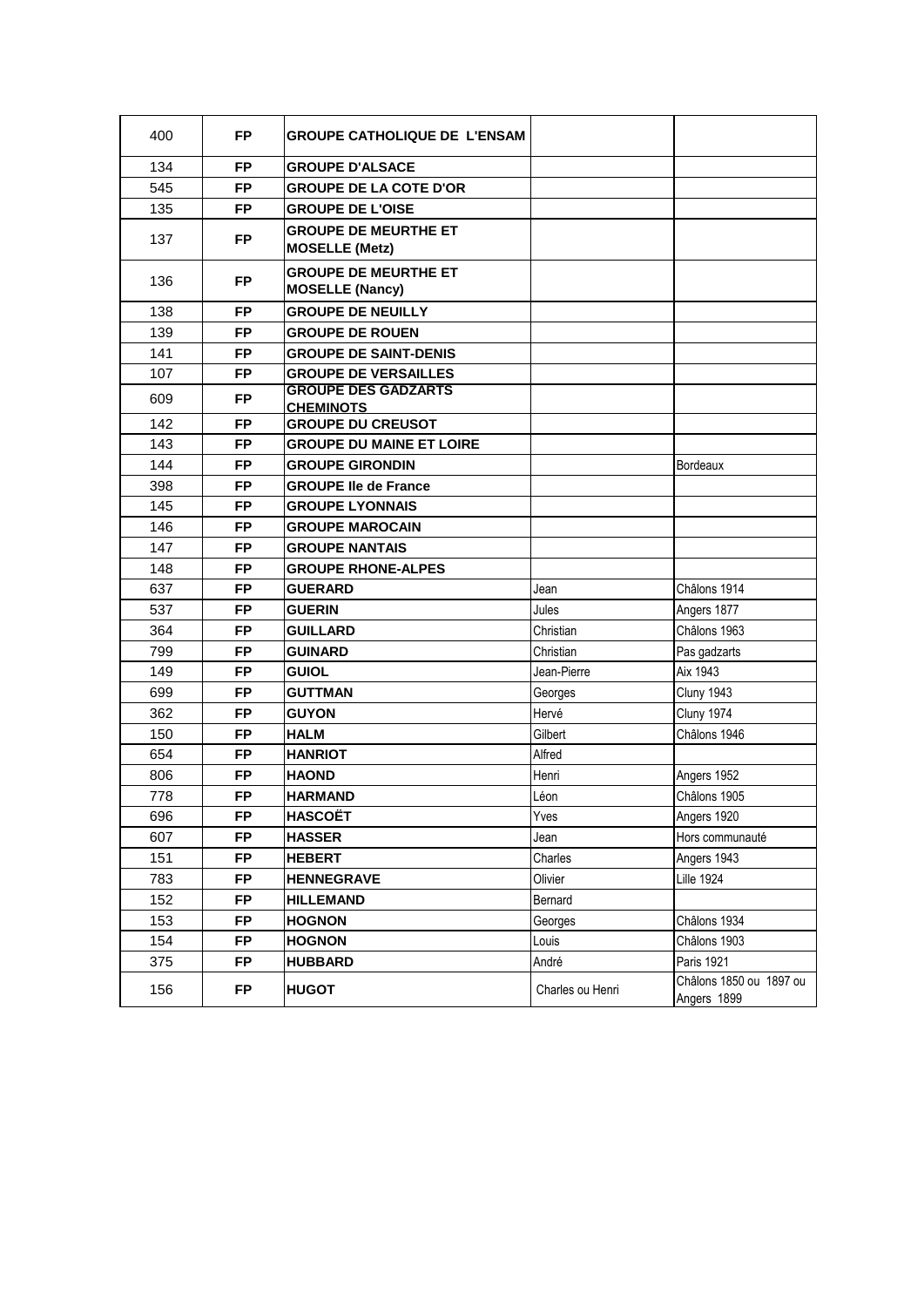| 155 | FP        | <b>HUGOT</b>     | André          | <b>Lille 1924</b> |
|-----|-----------|------------------|----------------|-------------------|
| 157 | <b>FP</b> | <b>HUGOT</b>     | Henri          | <b>Lille 1924</b> |
| 655 | <b>FP</b> | <b>HURTEBIZE</b> | Jules          | Angers 1859       |
| 140 | <b>FP</b> | <b>IMBERT</b>    | Henri          | Aix 1911          |
| 158 | <b>FP</b> | <b>INCONNU</b>   | Inconnu        | Aix               |
| 159 | <b>FP</b> | <b>INCONNU</b>   | Inconnu        | Aix               |
| 160 | <b>FP</b> | <b>INCONNU</b>   | <b>Inconnu</b> | Aix               |
| 161 | <b>FP</b> | <b>INCONNU</b>   | Inconnu        | Angers 1910       |
| 162 | FP        | <b>INCONNU</b>   | <b>Inconnu</b> | Angers 1911       |
| 163 | FP        | <b>INCONNU</b>   | Inconnu        | Angers 1931       |
| 164 | <b>FP</b> | <b>INCONNU</b>   | Inconnu        | Châlons           |
| 165 | <b>FP</b> | <b>INCONNU</b>   | Inconnu        | Châlons 1938      |
| 166 | <b>FP</b> | <b>INCONNU</b>   | Inconnu        | Lille             |
| 252 | <b>FP</b> | <b>INCONNU</b>   |                | Angers 1930       |
| 352 | <b>FP</b> | <b>INCONNU</b>   | Inconnu        | Inconnue          |
| 353 | <b>FP</b> | <b>INCONNU</b>   | Inconnu        | Inconnue          |
| 354 | <b>FP</b> | <b>INCONNU</b>   | Inconnu        | Inconnue          |
| 355 | <b>FP</b> | <b>INCONNU</b>   | Inconnu        | Inconnue          |
| 356 | FP        | <b>INCONNU</b>   | Inconnu        | Inconnue          |
| 357 | <b>FP</b> | <b>INCONNU</b>   | Inconnu        | Inconnue          |
| 358 | <b>FP</b> | <b>INCONNU</b>   | Inconnu        | Inconnue          |
| 359 | <b>FP</b> | <b>INCONNU</b>   | Inconnu        | Inconnue          |
| 363 | <b>FP</b> | <b>INCONNU</b>   | Inconnu        | Châlons 1927      |
| 661 | <b>FP</b> | <b>INCONNU</b>   | Inconnu        |                   |
| 662 | <b>FP</b> | <b>INCONNU</b>   | Inconnu        |                   |
| 663 | <b>FP</b> | <b>INCONNU</b>   | Inconnu        |                   |
| 664 | <b>FP</b> | <b>INCONNU</b>   | Inconnu        |                   |
| 668 | FP        | <b>INCONNU</b>   | Inconnu        |                   |
| 669 | <b>FP</b> | <b>INCONNU</b>   | Inconnu        |                   |
| 670 | <b>FP</b> | <b>INCONNU</b>   | Inconnu        |                   |
| 679 | <b>FP</b> | <b>INCONNU</b>   | Inconnu        |                   |
| 680 | <b>FP</b> | <b>INCONNU</b>   | Inconnu        |                   |
| 681 | <b>FP</b> | <b>INCONNU</b>   | Inconnu        |                   |
| 688 | FP        | Inconnu          | Inconnu        | Châlons 1939      |
| 768 | <b>FP</b> | <b>INCONNU</b>   |                |                   |
| 789 | <b>FP</b> | <b>INCONNU</b>   | Inconnu        | Inconnu           |
| 791 | <b>FP</b> | <b>INCONNU</b>   | Inconnu        | Inconnue          |
| 795 | <b>FP</b> | <b>INCONNU</b>   | Inconnu        | Inconnue          |
| 886 | <b>FP</b> | <b>INCONNU</b>   |                |                   |
| 887 | FP        | <b>INCONNU</b>   |                |                   |
| 903 | <b>FP</b> | <b>INCONNU</b>   |                | Châlons 1927      |
| 904 | <b>FP</b> | <b>INCONNU</b>   |                | Châlons 1934      |
| 916 | <b>FP</b> | <b>INCONNU</b>   |                | Angers 1910       |
| 928 | <b>FP</b> | <b>INCONNU</b>   | Inconnu        | Angers 1930       |
| 167 | <b>FP</b> | <b>JACQUEMIN</b> | 0              |                   |
| 371 | <b>FP</b> | <b>JACQUEMIN</b> | Georges        | Châlons 1912      |
|     |           |                  |                |                   |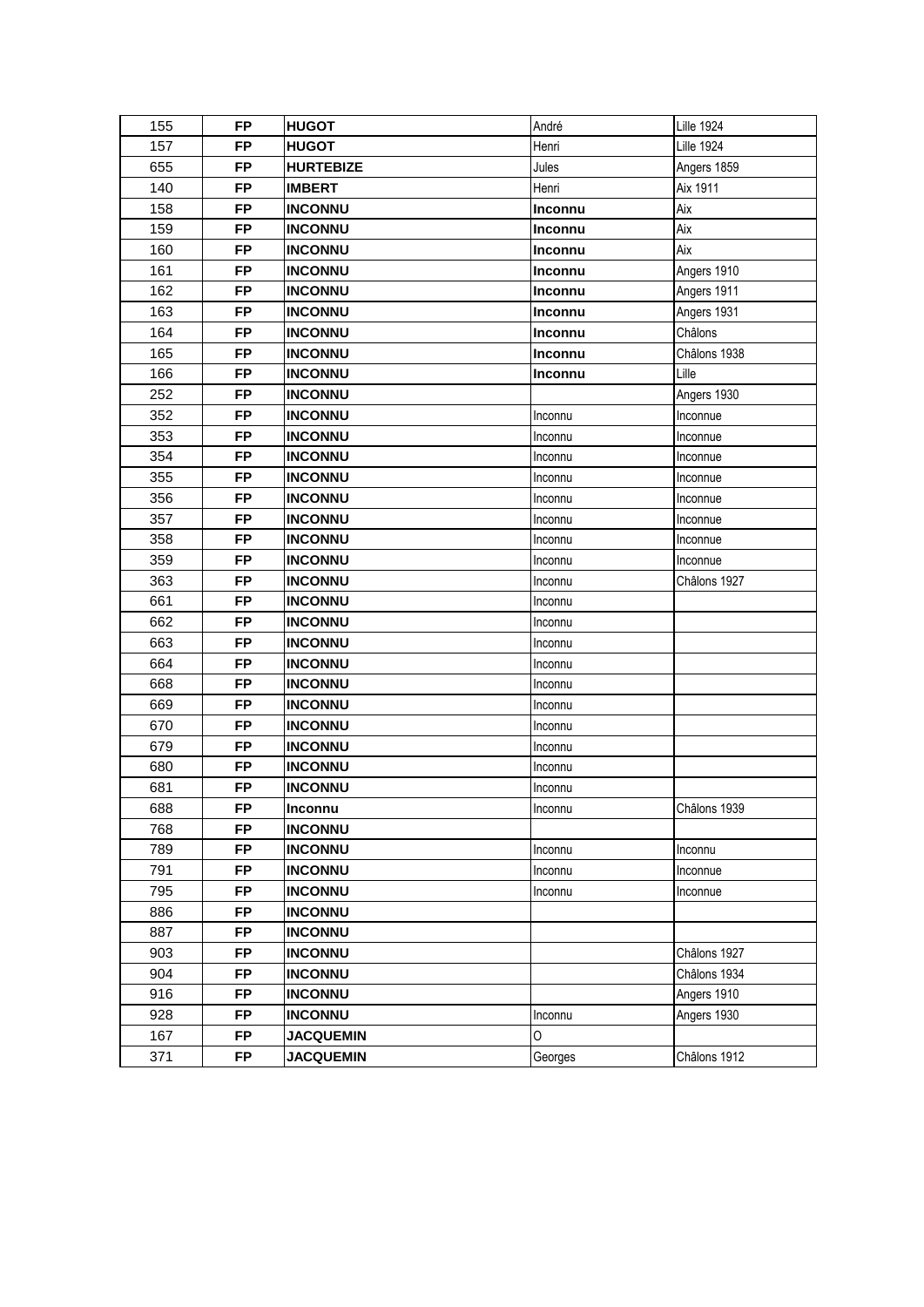| 685          | <b>FP</b> | <b>JANDIN</b>                             | Gérard      | Châlons 1970                       |
|--------------|-----------|-------------------------------------------|-------------|------------------------------------|
| 674          | <b>FP</b> | <b>JARTOUX</b>                            | Pierre      | Châlons 1957                       |
| 407          | <b>FP</b> | <b>JEANNE</b>                             | Henri       | Châlons 1921                       |
| 408          | <b>FP</b> | <b>JEANNE</b>                             | Daniel      | Châlons 1961                       |
| 168          | <b>FP</b> | <b>JEANTHIAL</b>                          | Jules       | Aix 1899                           |
| 481          | <b>FP</b> | <b>JESEQUEL</b>                           | E.          | Angers 1905                        |
| 169          | <b>FP</b> | <b>JOSSERAND Paul et LESBROS</b><br>André |             | Cluny 1938, Lille- Châlons<br>1943 |
| 170          | <b>FP</b> | <b>JOUET</b>                              | Vincent     | Aix 1972                           |
| 171          | <b>FP</b> | <b>JUIN Jacques et Annie</b>              |             |                                    |
| 172          | <b>FP</b> | <b>JULIEN</b>                             | Jacques     | Châlons 1960                       |
| 695          | <b>FP</b> | <b>KAKOU-KONE</b>                         | Denise      |                                    |
| 173          | <b>FP</b> | <b>KERAVEL</b>                            | Robert      | Angers 1933                        |
| 174          | <b>FP</b> | <b>KEREZEON</b>                           | Michel      | Angers 1947                        |
| 175          | <b>FP</b> | <b>KIEFFER</b>                            | Louis       | Châlons 1901                       |
| 176          | <b>FP</b> | <b>KLOTZMANN</b>                          | J           | <b>Paris 1928</b>                  |
| 569          | <b>FP</b> | <b>KOENING</b>                            | Claude      | Châlons 1975                       |
| 177          | <b>FP</b> | <b>KOEPPEL</b>                            | Jack        | Châlons 1946                       |
| 788          | <b>FP</b> | <b>KOWALSKI</b>                           | Jean-Claude | <b>Lille 1959</b>                  |
| 544          | <b>FP</b> | <b>KREMP</b>                              | Paul        | Châlons 1887                       |
| 672          | <b>FP</b> | <b>LABAT</b>                              | Gilles      | <b>Cluny 1962</b>                  |
| 378          | <b>FP</b> | <b>LACOMBE</b>                            | Roger       | Paris 1922                         |
| 178          | <b>FP</b> | <b>LACOMBLEZ</b>                          | Pierre      | Angers 1929                        |
| 872          | <b>FP</b> | <b>LAGACHE</b>                            | Paul        | <b>Lille 1921</b>                  |
| 179          | <b>FP</b> | <b>LALEU</b>                              | Pierre      | Angers 1946                        |
| 677          | <b>FP</b> | <b>LANDWERLIN</b>                         | Georges     | Paris 1914-1921                    |
| 180          | <b>FP</b> | <b>LAPEYRE</b>                            | Emile       | Aix 1902                           |
| 777          | <b>FP</b> | <b>LARDIT</b>                             | Bernard     | Angers 1945                        |
| 181          | <b>FP</b> | <b>LASSEUR</b>                            | Jean        | Châlons 1952                       |
| 702          | <b>FP</b> | <b>LAUCOURNET</b>                         | Pierre      | Angers 1958                        |
| $\mathbf{1}$ | <b>FP</b> | <b>LAURENT</b>                            | Charles     | Châlons 1886                       |
| 539          | <b>FP</b> | <b>LAURENT</b>                            | Charles     | Aix 1865                           |
| 755          | <b>FP</b> | <b>LAURENT</b>                            | Philippe    | Châlons 1958                       |
| 898          | <b>FP</b> | <b>LAUSSEUR</b>                           | Michel      | <b>Cluny 1959</b>                  |
| 605          | <b>FP</b> | LAVET                                     | Marius      | <b>Cluny 1910</b>                  |
| 182          | <b>FP</b> | <b>LE DU</b>                              | Alfred      | Angers 1880                        |
| 500          | <b>FP</b> | LE FAUCHEUR                               | François    | Angers 1926                        |
| 183          | <b>FP</b> | <b>LE POITTEVIN</b>                       | Auguste     | Angers 1932                        |
| 765          | <b>FP</b> | LE POITTEVIN                              | Gérard      | Hors communauté                    |
| 3            | <b>FP</b> | <b>LEBRE</b>                              | Michel      | Angers 1956                        |
| 184          | <b>FP</b> | <b>LECLERC</b>                            | Henri       | <b>Lille 1927</b>                  |
| 540          | <b>FP</b> | <b>LECOMTE</b>                            | Albert      | Angers 1886                        |
| 809          | <b>FP</b> | <b>LEDOYEN</b>                            | Léon        | Châlons 1896                       |
| 388          | <b>FP</b> | <b>LEFEVRE</b>                            | Pierre      | Lille-Châlons 1941                 |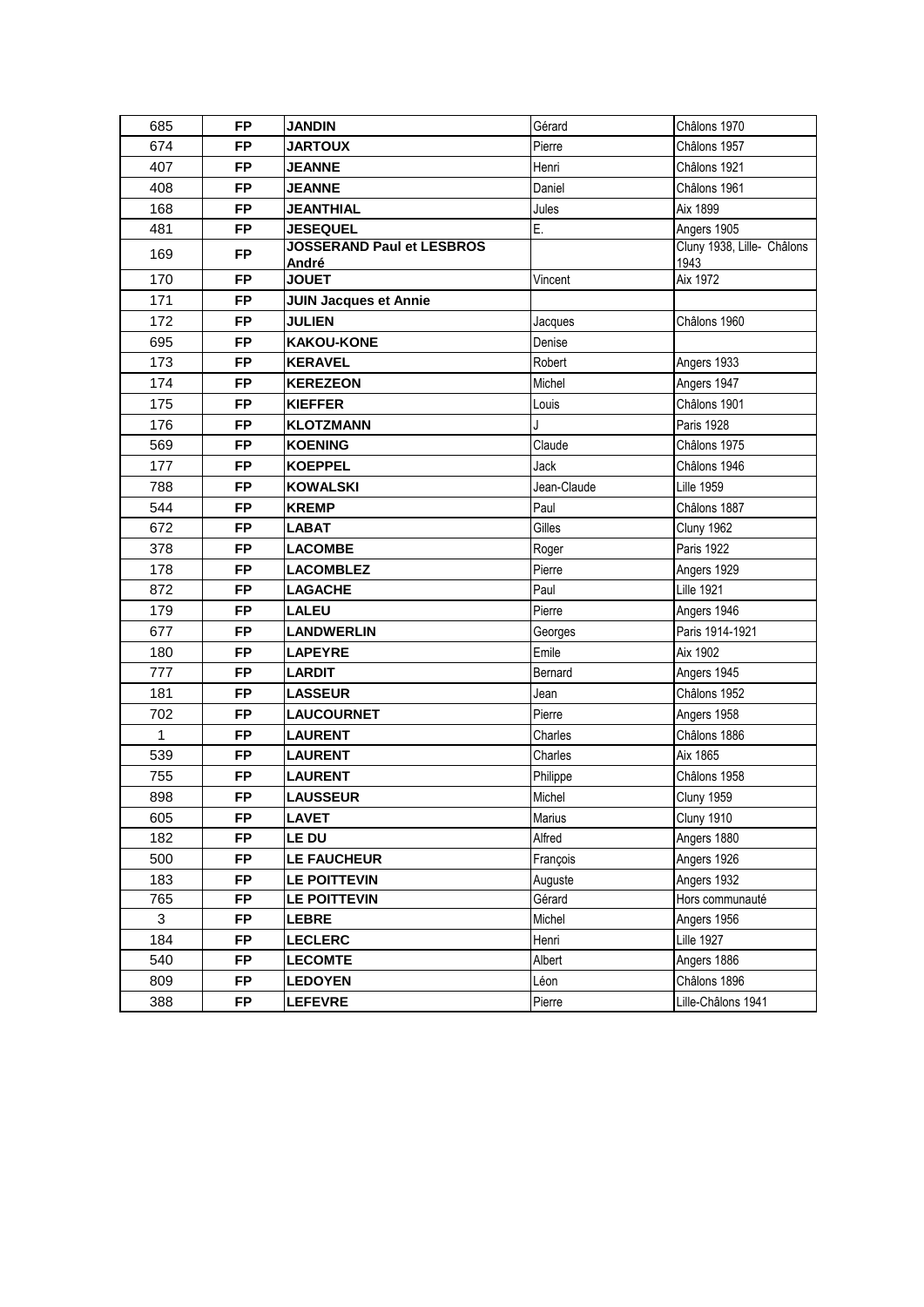| 185            | <b>FP</b> | <b>LEFRANC</b>    | Pierre       | Châlons 1927              |
|----------------|-----------|-------------------|--------------|---------------------------|
| 658            | <b>FP</b> | <b>LEGEAY</b>     | Jean         | Angers 1845               |
| 808            | <b>FP</b> | <b>LEGRIS</b>     | Pierre       | Paris 1945                |
| 186            | <b>FP</b> | <b>LEMOIGNE</b>   | Yves         | <b>Lille 1948</b>         |
| 403            | <b>FP</b> | <b>LEMOUZY</b>    | Alain        | <b>Lille 1975</b>         |
| 703            | <b>FP</b> | <b>LENGLUME</b>   | Etienne      | Angers 1968               |
| 623            | <b>FP</b> | <b>LENOBLE</b>    | Jean         | <b>Lille 1925</b>         |
| 538            | <b>FP</b> | <b>LEPEINTRE</b>  | François     | Angers 1887               |
| 420            | <b>FP</b> | <b>LERAT</b>      | Lucien-Roger | Châlons 1928              |
| 187            | <b>FP</b> | <b>LESARTRE</b>   | Jean         | Châlons 1933              |
| $\overline{2}$ | <b>FP</b> | <b>LEVY</b>       | René         | Angers 1926               |
| 393            | <b>FP</b> | <b>LLORET</b>     | Polen        | Châlons 1957              |
| 369            | <b>FP</b> | <b>LOEFFLER</b>   | Joseph       |                           |
| 370            | <b>FP</b> | <b>LOEFFLER</b>   | Adolphe      |                           |
| 188            | <b>FP</b> | <b>LOQUINEAU</b>  | Raymond      | Angers 1950               |
| 502            | <b>FP</b> | <b>LOVAL</b>      |              | Angers 1930               |
| 189            | <b>FP</b> | <b>MADAMOUR</b>   | Jacques      | Aix 1940                  |
| 863            | <b>FP</b> | <b>MALAKIAN</b>   | Achod        | Aix 1940                  |
| 645            | <b>FP</b> | <b>MALAURE</b>    | Georges      | Angers 1930               |
| 409            | <b>FP</b> | <b>MARAIS</b>     | Jacques      | Châlons 1958              |
| 351            | <b>FP</b> | <b>MARCELLIN</b>  | Alex         | <b>Lille 1959</b>         |
| 190            | <b>FP</b> | <b>MARQUE</b>     | Henri        | Angers 1948               |
| 624            | <b>FP</b> | <b>MARTIN</b>     | Jean         | Angers 1932 ou Paris 1937 |
| 758            | <b>FP</b> | <b>MARTIN</b>     | Pierre       | <b>Lille 1934</b>         |
| 191            | <b>FP</b> | <b>MARTIN</b>     | Robert       | Châlons 1949              |
| 192            | <b>FP</b> | <b>MATHERN</b>    | Fernand      | <b>Cluny 1930</b>         |
| 642            | <b>FP</b> | <b>MAUDET</b>     | Emile        | Châlons 1881              |
| 193            | <b>FP</b> | <b>MAUDONNET</b>  | Paul         | Angers 1936               |
| 194            | <b>FP</b> | <b>MAURION</b>    | Jacques      | <b>Paris 1937</b>         |
| 195            | <b>FP</b> | <b>MAYOUX</b>     | Maurice      | <b>Cluny 1920</b>         |
| 196            | <b>FP</b> | <b>MENARD</b>     | Robert       | Paris 1916                |
| 197            | <b>FP</b> | <b>MERCIER</b>    | Robert       | <b>Cluny 1953</b>         |
| 198            | <b>FP</b> | <b>MEREY</b>      | Adrien       | <b>Lille 1922</b>         |
| 199            | <b>FP</b> | <b>MERLO</b>      | Jean         |                           |
| 200            | <b>FP</b> | <b>METTHEY</b>    | René         | Châlons 1931              |
| 766            | <b>FP</b> | <b>MEUNIER</b>    | Alfred       | Angers 1925               |
| 201            | <b>FP</b> | <b>MEUNIER</b>    | Jacques      | Angers 1963               |
| 616            | <b>FP</b> | <b>MEYER</b>      | Emile        | Châlons 1954              |
| 202            | <b>FP</b> | <b>MIART</b>      | Pierre       | <b>Lille 1913</b>         |
| 203            | <b>FP</b> | <b>MICHEL</b>     | Frédéric     | Cluny 1914-1921           |
| 671            | <b>FP</b> | <b>MIGNOT</b>     | Michel       |                           |
| 867            | <b>FP</b> | <b>MIGNOT</b>     | Louis        | Cluny 1936                |
| 204            | <b>FP</b> | <b>MILANDRE</b>   | Charles Paul | Angers 1886               |
| 205            | <b>FP</b> | <b>MOLINAROLI</b> | Paul         | Châlons 1943              |
| 206            | <b>FP</b> | <b>MONY</b>       | Gérard       | <b>Lille 1950</b>         |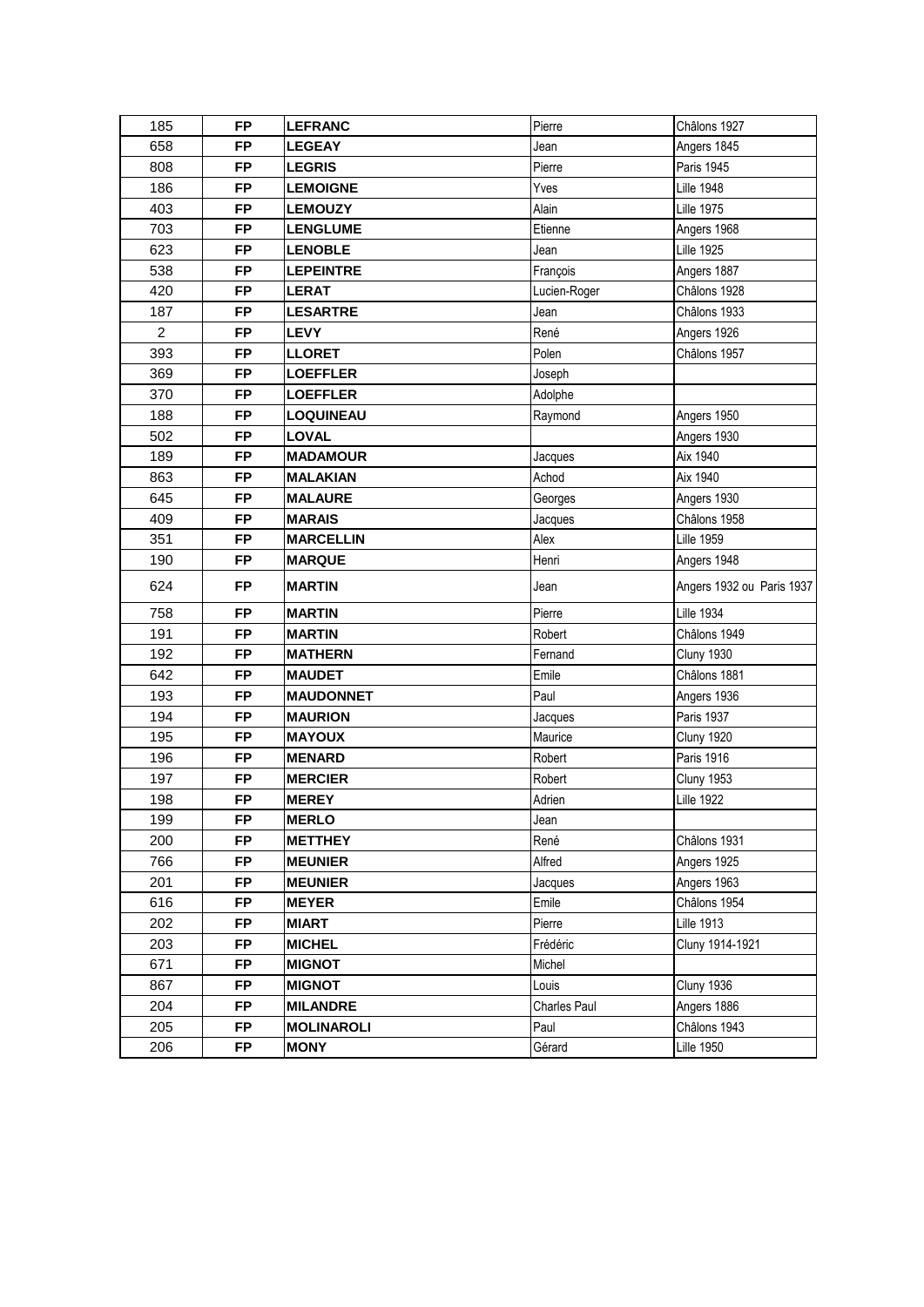| 856 | FP        | <b>MOREL</b>                                      | Pascal        | Angers 1973                   |
|-----|-----------|---------------------------------------------------|---------------|-------------------------------|
| 207 | <b>FP</b> | <b>MORICARD</b>                                   | Bernard       | Chalons 1932                  |
| 657 | <b>FP</b> | <b>MORISSON</b>                                   | André ou Jean | Angers 1854 ou Angers<br>1807 |
| 912 | <b>FP</b> | <b>MOUTY</b>                                      | Jean          | <b>Lille 1951</b>             |
| 208 | <b>FP</b> | <b>MOYAUX</b>                                     | René          | <b>Lille 1921</b>             |
| 693 | <b>FP</b> | <b>MULLER</b>                                     | Jean          | Châlons 1967                  |
| 413 | <b>FP</b> | <b>MULOT</b>                                      | Georges       | <b>Paris 1945</b>             |
| 790 | <b>FP</b> | <b>MURAIRE</b>                                    | Honoré        | Aix 1848                      |
| 924 | <b>FP</b> | <b>NANINCK</b>                                    | Jean-Jacques  |                               |
| 773 | <b>FP</b> | <b>NEGLER</b>                                     | Charles       | Châlons 1899                  |
| 774 | <b>FP</b> | <b>NEGLER</b>                                     | Claude        | Châlons 1941                  |
| 209 | <b>FP</b> | <b>NICKLER</b>                                    | Jean          | Châlons 1955                  |
| 210 | <b>FP</b> | <b>NIVOCHE</b>                                    | Claude        | <b>Lille 1961</b>             |
| 211 | <b>FP</b> | <b>NODIER</b>                                     | Jean-Baptiste | <b>Cluny 1935</b>             |
| 421 | <b>FP</b> | <b>NOYELLE</b>                                    | André         | <b>Lille 1955</b>             |
| 618 | <b>FP</b> | <b>NUGIER</b>                                     | Robert        |                               |
| 212 | <b>FP</b> | <b>PAGERIE</b>                                    | Henri         | Angers 1928                   |
| 213 | <b>FP</b> | <b>PAGNOUX</b>                                    | Pierre        | Bordeaux 1963                 |
| 610 | <b>FP</b> | <b>PAGNY</b>                                      | Henri         | Châlons 1902                  |
| 214 | <b>FP</b> | <b>PAJEAN</b>                                     |               | Paris 1930                    |
| 215 | <b>FP</b> | <b>PARNET</b>                                     | Bernard       | Cluny 1948                    |
| 686 | <b>FP</b> | <b>PARSEMAIN</b>                                  | André         | Aix 1910                      |
| 216 | <b>FP</b> | <b>PAUL</b>                                       | Marcel        | Angers 1911                   |
| 218 | <b>FP</b> | <b>PELLETIER</b>                                  | Roger         | Angers 1912                   |
| 217 | <b>FP</b> | <b>PELLETIER</b>                                  | Jean          | Cluny 1932                    |
| 862 | <b>FP</b> | <b>PELTIER</b>                                    | Henri         | <b>Lille 1946</b>             |
| 219 | <b>FP</b> | <b>PELTIER</b>                                    | Pierre        | Cluny 1916                    |
| 220 | <b>FP</b> | <b>PENDELIAU</b>                                  | Eugène        | Angers 1929                   |
| 221 | <b>FP</b> | <b>PERRET</b>                                     | André Joseph  | Aix 1902                      |
| 796 | <b>FP</b> | <b>PERRIN</b>                                     | Inconnu       | Inconnue ou pas gadzarts      |
| 412 | <b>FP</b> | <b>PERTON</b>                                     | Jean-Loup     | Châlons 1967                  |
| 222 | <b>FP</b> | <b>PESCHARD</b>                                   | Louis         | Châlons 1932                  |
| 223 | FP        | <b>PESTRE Jacques et KERAVEL</b><br><b>Robert</b> |               | Angers 1933                   |
| 416 | FP        | <b>PEYROUX</b>                                    | Jean          | Angers 1942                   |
| 224 | <b>FP</b> | <b>PHAL</b>                                       | Charles       | Châlons 1858                  |
| 225 | <b>FP</b> | <b>PICARD</b>                                     | Fernand       | <b>Lille 1923</b>             |
| 772 | <b>FP</b> | <b>PICARD</b>                                     | Jacques       | <b>Cluny 1952</b>             |
| 891 | <b>FP</b> | <b>PICARD</b>                                     | Dominique     | Angers 1972                   |
| 896 | FP        | <b>PICARD</b>                                     | Louis         | Aix 1916                      |
| 410 | <b>FP</b> | <b>PICHON</b>                                     | Jean-Antoine  | Châlons 1967                  |
| 226 | FP        | <b>PICHOTIN</b>                                   | Georges       | Aix 1931                      |
| 424 | <b>FP</b> | <b>PICOUET</b>                                    | Bernard       |                               |
| 794 | <b>FP</b> | <b>PIELIN</b>                                     | Jean-Pierre   | Cluny 1968                    |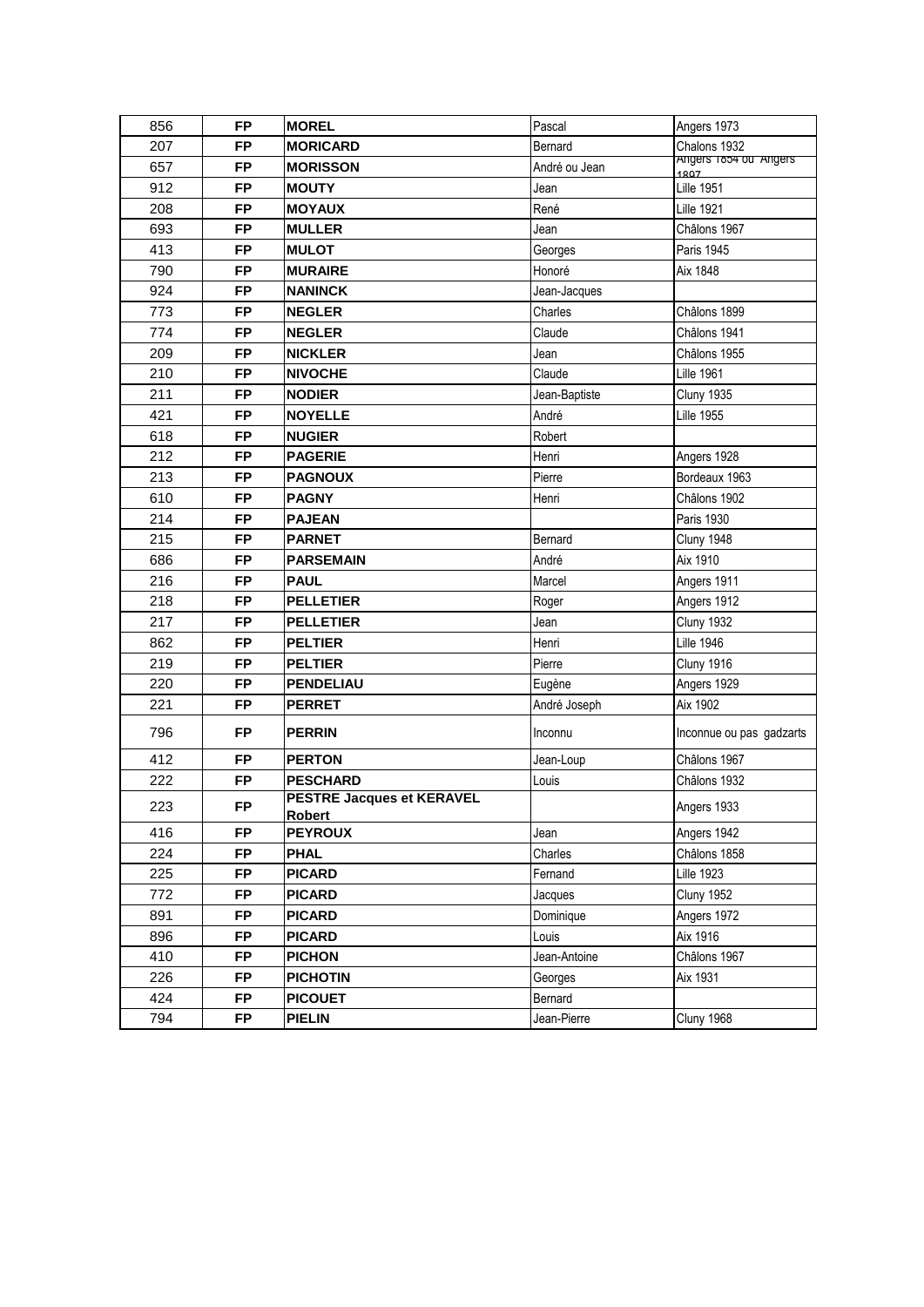| 383 | <b>FP</b> | <b>PIGREE</b>                  | René           | <b>Lille 1938</b>  |
|-----|-----------|--------------------------------|----------------|--------------------|
| 227 | <b>FP</b> | <b>PILLET</b>                  | Pierre         | Châlons 1964       |
| 228 | <b>FP</b> | <b>PINAN</b>                   | Henri          | Angers 1920        |
| 900 | <b>FP</b> | <b>PINGUET</b>                 | Bernard        | Angers 1961        |
| 229 | <b>FP</b> | <b>PIRE</b>                    | André          | Châlons 1943       |
| 230 | <b>FP</b> | <b>PLANCHON</b>                | Charles-Marius | Angers 1895        |
| 231 | <b>FP</b> | <b>PLATTIER</b>                | Joseph         | <b>Paris 1918</b>  |
| 851 | <b>FP</b> | <b>POIROT</b>                  | Charles        | Châlons 1927       |
| 232 | <b>FP</b> | <b>PONCE</b>                   | Fernand        | Châlons 1932       |
| 384 | <b>FP</b> | <b>POULTON</b>                 | M              | <b>Cluny 1925</b>  |
| 233 | <b>FP</b> | <b>POUPARD</b>                 | Marcel         | Angers 1941        |
| 691 | <b>FP</b> | <b>PRADEL</b>                  | Claude         | châlons 1956       |
| 377 | <b>FP</b> | <b>PRAS</b>                    | Emile          | Aix 1926           |
| 376 | <b>FP</b> | <b>PREMY</b>                   | Gabriel        | Châlons 1937       |
| 489 | <b>FP</b> | <b>PRENAUD</b>                 | René           | Angers 1907        |
| 234 | <b>FP</b> | <b>PRIMAULT</b>                | Jean           | Châlons 1931       |
| 235 | <b>FP</b> | Promotion Angers 1893-1896     |                | Angers 1893        |
| 236 | <b>FP</b> | Promotion ? 1920               |                |                    |
| 237 | <b>FP</b> | <b>Promotion 1891</b>          |                |                    |
| 557 | <b>FP</b> | <b>Promotion Aix 1895</b>      |                | Aix 1895           |
| 556 | <b>FP</b> | <b>Promotion Aix 1896</b>      |                | Aix 1896           |
| 555 | <b>FP</b> | <b>Promotion Aix 1899</b>      |                | Aix 1899           |
| 554 | <b>FP</b> | <b>Promotion Aix 1903</b>      |                | Aix 1903           |
| 553 | <b>FP</b> | <b>Promotion Aix 1904</b>      |                | Aix 1904           |
| 552 | <b>FP</b> | <b>Promotion Aix 1908</b>      |                | Aix 1908           |
| 551 | <b>FP</b> | <b>Promotion Aix 1909</b>      |                | Aix 1909           |
| 550 | <b>FP</b> | <b>Promotion Aix 1910</b>      |                | Aix 1910           |
| 549 | <b>FP</b> | <b>Promotion Aix 1911</b>      |                | Aix 1911           |
| 534 | <b>FP</b> | <b>Promotion Aix 1912</b>      |                | Aix 1912           |
| 238 | <b>FP</b> | <b>Promotion Aix 1913</b>      |                | Aix 1913           |
| 548 | <b>FP</b> | <b>Promotion Aix 1919</b>      |                | Aix 1919           |
| 239 | <b>FP</b> | <b>Promotion Aix 1924</b>      |                | Aix 1924           |
| 240 | <b>FP</b> | <b>Promotion Aix 1926</b>      |                | Aix 1926           |
| 816 | FP        | <b>Promotion Aix 1937</b>      |                | Aix 1937           |
| 817 | FP.       | <b>Promotion Aix 1938</b>      |                | Aix 1938           |
| 241 | FP.       | <b>Promotion Aix 1939</b>      |                | Aix 1939           |
| 818 | <b>FP</b> | Promotion Aix 1941-1942        |                | Aix 1941-1942      |
| 242 | <b>FP</b> | <b>Promotion Aix 1943</b>      |                | Aix 1939           |
| 819 | <b>FP</b> | <b>Promotion Aix 1944</b>      |                | Aix 1944           |
| 820 | <b>FP</b> | <b>Promotion Aix 1945</b>      |                | Aix 1945           |
| 821 | <b>FP</b> | <b>Promotion Aix 1950</b>      |                | Aix 1950           |
| 243 | FP.       | Promotion Aix 1954 et Aix 1979 |                | Aix 1954, Aix 1979 |
| 823 | FP.       | <b>Promotion Aix 1956</b>      |                | Aix 1956           |
| 822 | <b>FP</b> | <b>Promotion Aix 1957</b>      |                | Aix 1957           |
| 824 | FP.       | <b>Promotion Aix 1961</b>      |                | Aix 19561          |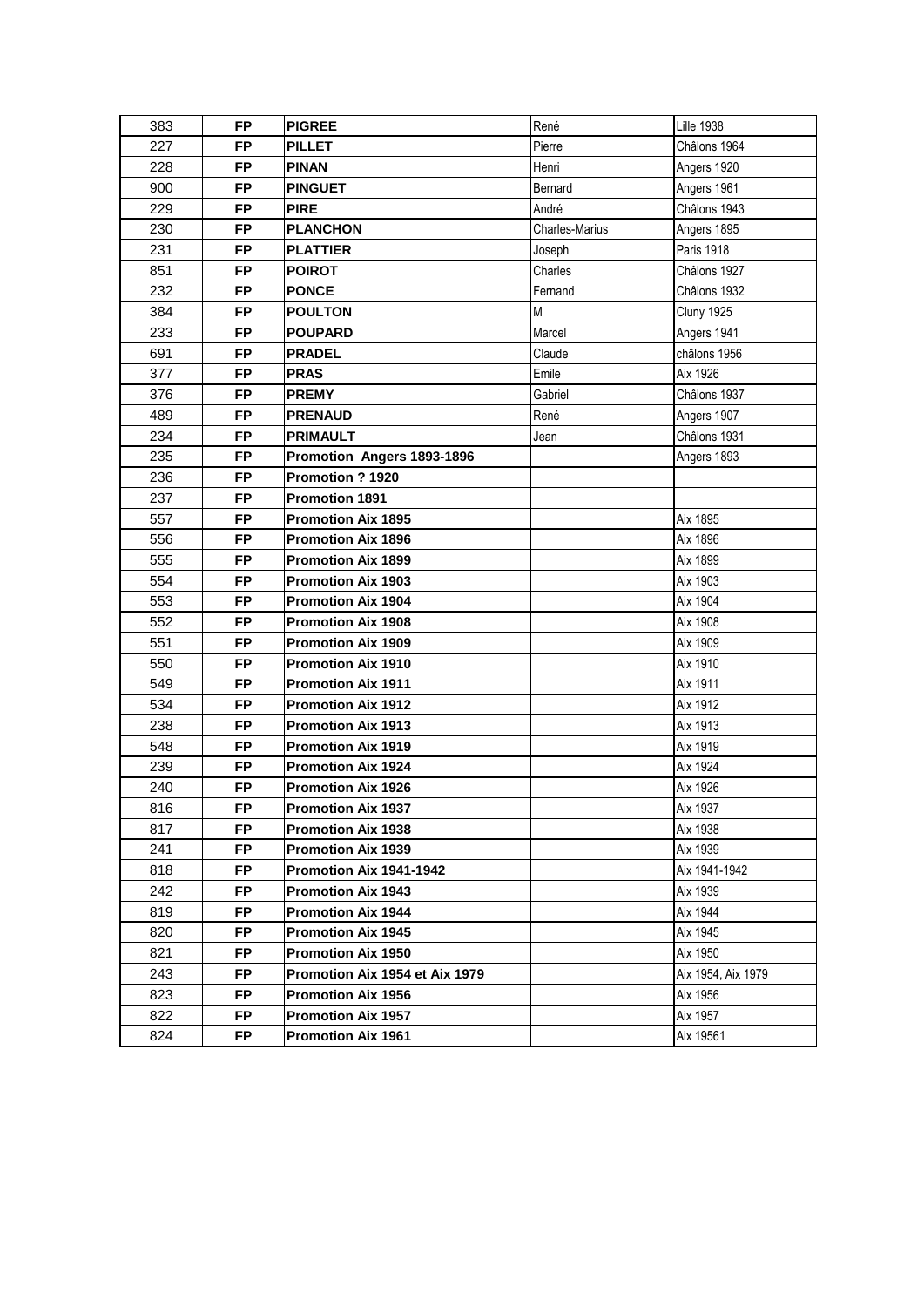| 825 | <b>FP</b> | <b>Promotion Aix 1962</b>               | Aix 1962                        |
|-----|-----------|-----------------------------------------|---------------------------------|
| 826 | <b>FP</b> | <b>Promotion Aix 1963</b>               | Aix 1963                        |
| 827 | <b>FP</b> | <b>Promotion Aix 1965</b>               | Aix 1965                        |
| 828 | <b>FP</b> | <b>Promotion Aix 1967</b>               | Aix 1967                        |
| 829 | <b>FP</b> | <b>Promotion Aix 1974</b>               | Aix 1974                        |
| 830 | <b>FP</b> | <b>Promotion Aix 1978</b>               | Aix 1978                        |
| 831 | <b>FP</b> | <b>Promotion Aix 1980</b>               | Aix 1980                        |
| 832 | <b>FP</b> | <b>Promotion Aix 1987</b>               | Aix 1987                        |
| 833 | <b>FP</b> | <b>Promotion Aix 1994</b>               | Aix 1994                        |
| 752 | <b>FP</b> | <b>Promotion Aix Cluny 1916</b>         |                                 |
| 426 | <b>FP</b> | <b>Promotion Aix-Angers 1939</b>        | Aix-Angers 1939                 |
| 430 | <b>FP</b> | <b>Promotion Aix-Cluny 1916</b>         | Aix-Cluny 1916                  |
| 487 | <b>FP</b> | <b>Promotion Angers 1902</b>            | Angers 1902                     |
| 488 | <b>FP</b> | <b>Promotion Angers 1904</b>            | Angers 1904                     |
| 496 | <b>FP</b> | Promotion Angers 1918-1921              | Angers 1918-1921                |
| 483 | <b>FP</b> | <b>Promotion Angers 1889</b>            | Angers 1889                     |
| 484 | <b>FP</b> | <b>Promotion Angers 1890</b>            | Angers 1890                     |
| 244 | <b>FP</b> | <b>Promotion Angers 1893</b>            | Angers 1893                     |
| 485 | <b>FP</b> | <b>Promotion Angers 1898</b>            | Angers 1898                     |
| 486 | <b>FP</b> | <b>Promotion Angers 1900</b>            | Angers 1900                     |
| 490 | <b>FP</b> | <b>Promotion Angers 1905</b>            | Angers 1905                     |
| 245 | <b>FP</b> | <b>Promotion Angers 1907</b>            | Angers 1907                     |
| 246 | <b>FP</b> | <b>Promotion Angers 1908</b>            | Angers 1908                     |
| 247 | <b>FP</b> | <b>Promotion Angers 1909</b>            | Angers 1909                     |
| 248 | <b>FP</b> | <b>Promotion Angers 1911</b>            | Angers 1911                     |
| 249 | <b>FP</b> | <b>Promotion Angers 1912</b>            | Angers 1912                     |
| 492 | <b>FP</b> | <b>Promotion Angers 1912-1919, 1919</b> | Angers 1912-1919, 1916-<br>1919 |
| 834 | <b>FP</b> | <b>Promotion Angers 1913-1920</b>       | Angers 1913-1920                |
| 495 | <b>FP</b> | Promotion Angers 1914-1921              | Angers 1914-1921                |
| 835 | <b>FP</b> | <b>Promotion Angers 1918</b>            | Angers 1918                     |
| 497 | <b>FP</b> | Promotion Angers 1919-1922              | Angers 1919-1922                |
| 498 | <b>FP</b> | <b>Promotion Angers 1920</b>            | Angers 1920                     |
| 836 | <b>FP</b> | <b>Promotion Angers 1921</b>            | Angers 1921                     |
| 499 | <b>FP</b> | <b>Promotion Angers 1922</b>            | Angers 1922                     |
| 837 | <b>FP</b> | <b>Promotion Angers 1925</b>            | Angers 1925                     |
| 250 | <b>FP</b> | <b>Promotion Angers 1926</b>            | Angers 1926                     |
| 501 | <b>FP</b> | <b>Promotion Angers 1927</b>            | Angers 1927                     |
| 838 | <b>FP</b> | <b>Promotion Angers 1928</b>            | Angers 1928                     |
| 251 | <b>FP</b> | <b>Promotion Angers 1929</b>            | Angers 1929                     |
| 503 | <b>FP</b> | <b>Promotion Angers 1931</b>            | Angers 1931                     |
| 504 | <b>FP</b> | <b>Promotion Angers 1932</b>            | Angers 1932                     |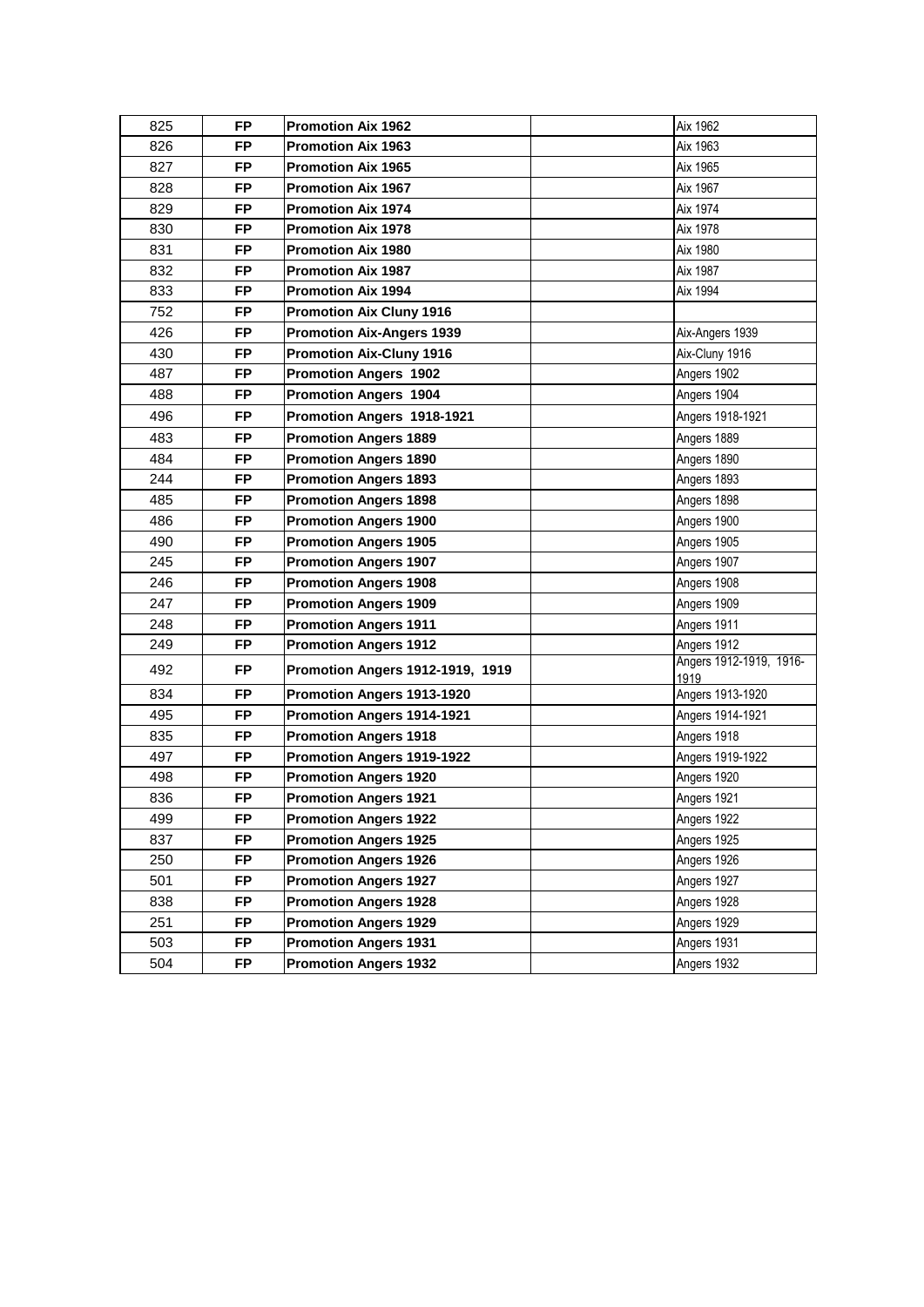| 506 | <b>FP</b> | <b>Promotion Angers 1933</b>       | Angers 1933       |
|-----|-----------|------------------------------------|-------------------|
| 253 | <b>FP</b> | <b>Promotion Angers 1934</b>       | Angers 1934       |
| 632 | <b>FP</b> | <b>Promotion Angers 1936</b>       | Angers 1936       |
| 840 | <b>FP</b> | <b>Promotion Angers 1937</b>       | Angers 1937       |
| 508 | <b>FP</b> | <b>Promotion Angers 1938</b>       | Angers 1938       |
| 509 | <b>FP</b> | <b>Promotion Angers 1939</b>       | Angers 1939       |
| 841 | <b>FP</b> | <b>Promotion Angers 1940</b>       | Angers 1940       |
| 510 | <b>FP</b> | <b>Promotion Angers 1941</b>       | Angers 1941       |
| 254 | <b>FP</b> | <b>Promotion Angers 1942</b>       | Angers 1942       |
| 842 | FP        | <b>Promotion Angers 1942</b>       | Angers 1942       |
| 255 | <b>FP</b> | <b>Promotion Angers 1943</b>       | Angers 1943       |
| 511 | <b>FP</b> | <b>Promotion Angers 1945</b>       | Angers 1945       |
| 512 | <b>FP</b> | <b>Promotion Angers 1946</b>       | Angers 1946       |
| 874 | <b>FP</b> | <b>Promotion Angers 1947</b>       | Angers 1947       |
| 634 | <b>FP</b> | <b>Promotion Angers 1948</b>       | Angers 1948       |
| 256 | <b>FP</b> | <b>Promotion Angers 1950</b>       | Angers 1950       |
| 257 | <b>FP</b> | <b>Promotion Angers 1951</b>       | Angers 1951       |
| 543 | <b>FP</b> | <b>Promotion Angers 1952</b>       | Angers 1952       |
| 513 | <b>FP</b> | <b>Promotion Angers 1953</b>       | Angers 1953       |
| 514 | <b>FP</b> | <b>Promotion Angers 1955</b>       | Angers 1955       |
| 876 | <b>FP</b> | <b>Promotion Angers 1956</b>       | Angers 1956       |
| 418 | <b>FP</b> | <b>Promotion Angers 1959</b>       | Angers 1959       |
| 879 | <b>FP</b> | <b>Promotion Angers 1977</b>       | Angers 1977       |
| 880 | FP        | <b>Promotion Angers 1978</b>       | Angers 1978       |
| 881 | <b>FP</b> | <b>Promotion Angers 1981</b>       | Angers 1981       |
| 882 | <b>FP</b> | <b>Promotion Angers 1986</b>       | Angers 1986       |
| 883 | <b>FP</b> | <b>Promotion angers 1987</b>       | Angers 1987       |
| 884 | <b>FP</b> | <b>Promotion angers 1988</b>       | Angers 1988       |
| 258 | <b>FP</b> | <b>Promotion Angers 1989</b>       | Angers 1989       |
| 875 | <b>FP</b> | <b>Promotion Angers Paris 1951</b> | Angers Paris 1951 |
| 575 | <b>FP</b> | <b>Promotion Bordeaux 1968</b>     | Bordeaux 1968     |
| 576 | <b>FP</b> | <b>Promotion Bordeaux 1970</b>     | Bordeaux 1970     |
| 577 | FP        | <b>Promotion Bordeaux 1973</b>     | Bordeaux 1973     |
| 578 | FP        | <b>Promotion Bordeaux 1974</b>     | Bordeaux 1974     |
| 579 | FP.       | <b>Promotion Bordeaux 1977</b>     | Bordeaux 1977     |
| 580 | <b>FP</b> | <b>Promotion Bordeaux 1978</b>     | Bordeaux 1978     |
| 581 | <b>FP</b> | <b>Promotion Bordeaux 1979</b>     | Bordeaux 1979     |
| 454 | <b>FP</b> | <b>Promotion Bordeaux 1982</b>     | Bordeaux 1982     |
| 470 | <b>FP</b> | <b>Promotion Châlons 1888</b>      | Châlons 1888      |
| 473 | <b>FP</b> | <b>Promotion Châlons 1889</b>      | Châlons 1889      |
| 476 | <b>FP</b> | <b>Promotion Châlons 1890</b>      | Châlons 1890      |
| 259 | <b>FP</b> | <b>Promotion Châlons 1892</b>      | Châlons 1892      |
| 260 | <b>FP</b> | <b>Promotion Châlons 1897</b>      | Châlons 1897      |
| 477 | FP.       | <b>Promotion Châlons 1898</b>      | Châlons 1898      |
| 478 | <b>FP</b> | <b>Promotion Châlons 1899</b>      | Châlons 1899      |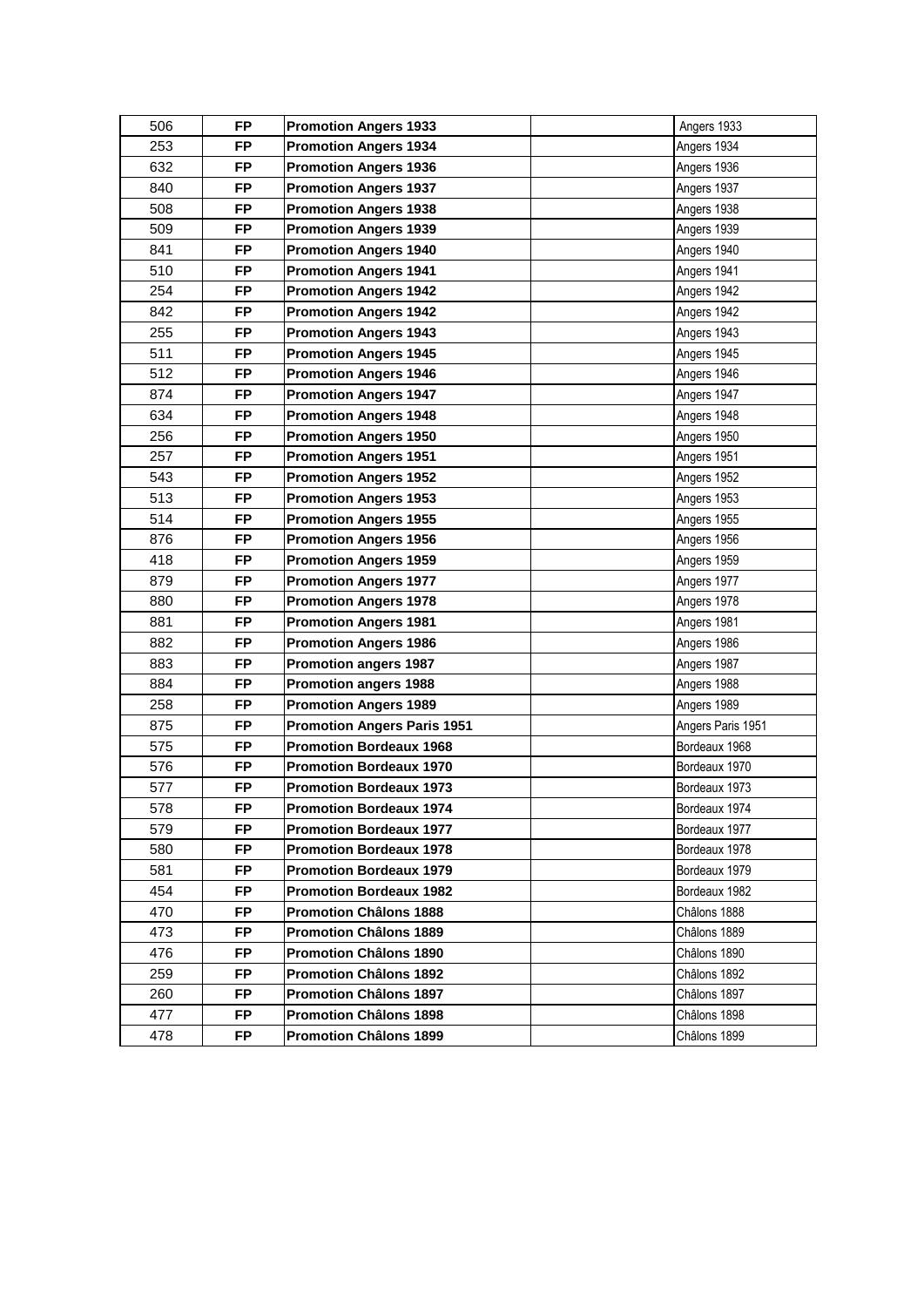| 261 | FP        | <b>Promotion Châlons 1901</b> | Châlons 1901      |
|-----|-----------|-------------------------------|-------------------|
| 474 | <b>FP</b> | <b>Promotion Châlons 1902</b> | Châlons 1902      |
| 262 | <b>FP</b> | <b>Promotion Châlons 1904</b> | Châlons 1904      |
| 263 | FP        | <b>Promotion Châlons 1905</b> | Châlons 1905      |
| 264 | FP        | <b>Promotion Châlons 1906</b> | Châlons 1906      |
| 471 | <b>FP</b> | <b>Promotion Châlons 1908</b> | Châlons 1908      |
| 431 | <b>FP</b> | <b>Promotion Châlons 1909</b> | Châlons 1909      |
| 432 | <b>FP</b> | <b>Promotion Châlons 1910</b> | Châlons 1910      |
| 433 | FP        | <b>Promotion Châlons 1912</b> | Châlons 1912      |
| 434 | FP        | Promotion Châlons 1913        | Châlons 1913      |
| 479 | <b>FP</b> | Promotion Châlons 1914-1921   | Châlons 1914-1921 |
| 435 | <b>FP</b> | <b>Promotion Châlons 1918</b> | Châlons 1921      |
| 475 | <b>FP</b> | <b>Promotion Châlons 1919</b> | Châlons 1919      |
| 472 | FP.       | <b>Promotion Châlons 1920</b> | Châlons 1920      |
| 436 | <b>FP</b> | <b>Promotion Châlons 1921</b> | Châlons 1921      |
| 437 | <b>FP</b> | <b>Promotion Châlons 1923</b> | Châlons 1923      |
| 265 | <b>FP</b> | <b>Promotion Châlons 1924</b> | Châlons 1924      |
| 266 | FP        | Promotion Châlons 1925        | Châlons 1925      |
| 438 | FP        | Promotion Châlons 1926        | Châlons 1926      |
| 439 | <b>FP</b> | <b>Promotion Châlons 1927</b> | Châlons 1927      |
| 440 | <b>FP</b> | <b>Promotion Châlons 1928</b> | Châlons 1928      |
| 441 | FP        | <b>Promotion Châlons 1930</b> | Châlons 1930      |
| 267 | FP        | Promotion châlons 1931        | Châlons 1931      |
| 268 | <b>FP</b> | <b>Promotion Châlons 1932</b> | Châlons 1932      |
| 442 | <b>FP</b> | <b>Promotion Châlons 1933</b> | Châlons 1933      |
| 443 | <b>FP</b> | <b>Promotion Châlons 1934</b> | Châlons 1934      |
| 269 | FP        | <b>Promotion Châlons 1936</b> | Châlons 1936      |
| 386 | FP        | Promotion Châlons 1937        | Châlons 1937      |
| 270 | <b>FP</b> | <b>Promotion Châlons 1938</b> | Châlons 1938      |
| 271 | <b>FP</b> | <b>Promotion Châlons 1939</b> | Châlons 1939      |
| 444 | <b>FP</b> | <b>Promotion Châlons 1943</b> | Châlons 1943      |
| 272 | <b>FP</b> | <b>Promotion Châlons 1944</b> | Châlons 1944      |
| 445 | FP        | <b>Promotion Châlons 1945</b> | Châlons 1945      |
| 446 | FP        | <b>Promotion Châlons 1946</b> | Châlons 1946      |
| 273 | <b>FP</b> | <b>Promotion Châlons 1950</b> | Châlons 1950      |
| 447 | FP        | <b>Promotion Châlons 1952</b> | Châlons 1952      |
| 274 | <b>FP</b> | <b>Promotion Châlons 1953</b> | Châlons 1953      |
| 682 | <b>FP</b> | <b>PROMOTION CHALONS 1960</b> | CHALONS 1960      |
| 448 | <b>FP</b> | <b>Promotion Châlons 1961</b> | Châlons 1961      |
| 275 | <b>FP</b> | <b>Promotion Châlons 1963</b> | Châlons 1963      |
| 449 | <b>FP</b> | <b>Promotion Châlons 1966</b> | Châlons 1966      |
| 450 | <b>FP</b> | <b>Promotion Châlons 1971</b> | Châlons 1971      |
| 451 | FP        | <b>Promotion Châlons 1972</b> | Châlons 1972      |
| 452 | <b>FP</b> | <b>Promotion Châlons 1973</b> | Châlons 1973      |
| 453 | <b>FP</b> | <b>Promotion Châlons 1975</b> | Châlons 1975      |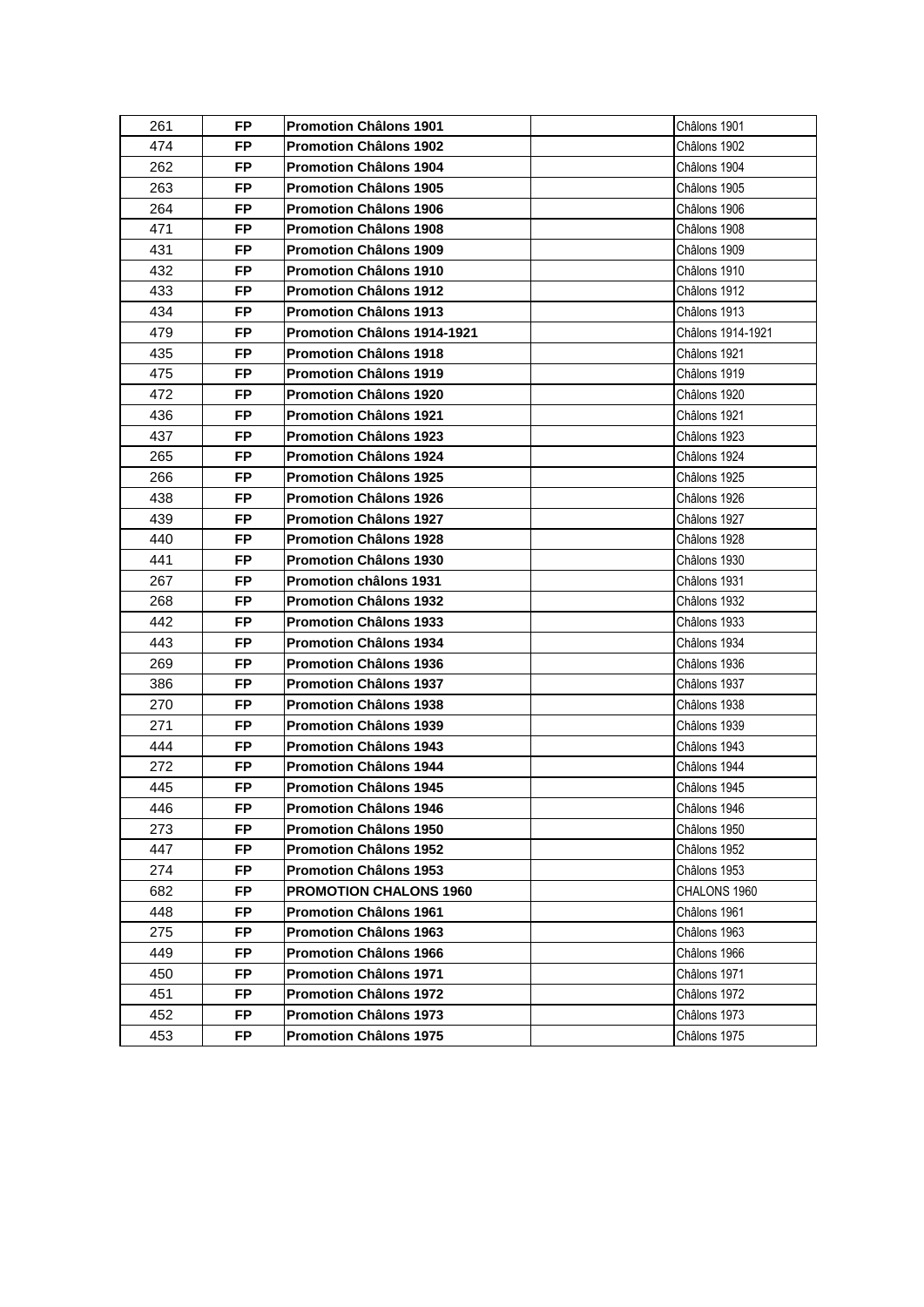| 276 | FP        | <b>Promotion Châlons 1979</b>             | Châlons 1979                                |
|-----|-----------|-------------------------------------------|---------------------------------------------|
| 455 | <b>FP</b> | <b>Promotion Châlons 1980</b>             | Châlons 1980                                |
| 456 | <b>FP</b> | <b>Promotion Châlons 1981</b>             | Châlons 1981                                |
| 457 | <b>FP</b> | <b>Promotion Châlons 1983</b>             | Châlons 1983                                |
| 458 | <b>FP</b> | <b>Promotion châlons 1988</b>             | Châlons 1988                                |
| 459 | <b>FP</b> | <b>Promotion Châlons 1991</b>             | Châlons 1991                                |
| 460 | <b>FP</b> | <b>Promotion Châlons 1992</b>             | Châlons 1992                                |
| 461 | <b>FP</b> | <b>Promotion Châlons 1995</b>             | Châlons 1995                                |
| 462 | <b>FP</b> | <b>Promotion Châlons 1996</b>             | Châlons 1996                                |
| 463 | <b>FP</b> | <b>Promotion Châlons 2000</b>             | Châlons 2000                                |
| 464 | <b>FP</b> | <b>Promotion Châlons 2001</b>             | Châlons 2001                                |
| 277 | <b>FP</b> | <b>Promotion Cluny 1896</b>               | Cluny 1896                                  |
| 515 | <b>FP</b> | <b>Promotion Cluny 1899</b>               | Cluny 1899                                  |
| 516 | <b>FP</b> | <b>Promotion Cluny 1901</b>               | <b>Cluny 1901</b>                           |
| 517 | <b>FP</b> | <b>Promotion Cluny 1902</b>               | Cluny 1902                                  |
| 518 | <b>FP</b> | <b>Promotion Cluny 1903</b>               | Cluny 1903                                  |
| 519 | <b>FP</b> | <b>Promotion Cluny 1904</b>               | Cluny 1904                                  |
| 520 | <b>FP</b> | <b>Promotion Cluny 1906</b>               | Cluny 1906                                  |
| 521 | <b>FP</b> | <b>Promotion Cluny 1907</b>               | Cluny 1907                                  |
| 522 | <b>FP</b> | <b>Promotion Cluny 1908</b>               | Cluny 1908                                  |
| 523 | <b>FP</b> | <b>Promotion Cluny 1909</b>               | Cluny 1909                                  |
| 524 | <b>FP</b> | <b>Promotion Cluny 1911</b>               | Cluny 1911                                  |
| 525 | <b>FP</b> | Promotion Cluny 1912-1913-1914-<br>1919   | Cluny 1912-1913- 1914-<br>1919              |
| 278 | <b>FP</b> | Promotion Cluny 1913, 1914, 1916-<br>1917 | Cluny 1913, Cluny 1914,<br>Cluny 1916- 1917 |
| 526 | <b>FP</b> | <b>Promotion Cluny 1917</b>               | Cluny 1917                                  |
| 527 | <b>FP</b> | <b>Promotion Cluny 1918</b>               | Cluny 1918                                  |
| 528 | <b>FP</b> | <b>Promotion Cluny 1919</b>               | <b>Cluny 1919</b>                           |
| 529 | <b>FP</b> | <b>Promotion Cluny 1920</b>               | <b>Cluny 1920</b>                           |
| 279 | <b>FP</b> | <b>Promotion Cluny 1921</b>               | <b>Cluny 1921</b>                           |
| 530 | <b>FP</b> | <b>Promotion Cluny 1922</b>               | <b>Cluny 1922</b>                           |
| 596 | <b>FP</b> | <b>Promotion Cluny 1923</b>               | <b>Cluny 1923</b>                           |
| 280 | <b>FP</b> | <b>Promotion Cluny 1924</b>               | Cluny 1924                                  |
| 597 | <b>FP</b> | <b>Promotion Cluny 1925</b>               | Cluny 1925                                  |
| 600 | <b>FP</b> | <b>Promotion Cluny 1927</b>               | Cluny 1927                                  |
| 598 | <b>FP</b> | <b>Promotion Cluny 1928</b>               | <b>Cluny 1928</b>                           |
| 599 | <b>FP</b> | <b>Promotion Cluny 1929</b>               | Cluny 1929                                  |
| 601 | <b>FP</b> | <b>Promotion Cluny 1930</b>               | <b>Cluny 1930</b>                           |
| 602 | <b>FP</b> | <b>Promotion Cluny 1933</b>               | <b>Cluny 1933</b>                           |
| 281 | <b>FP</b> | <b>Promotion Cluny 1935</b>               | <b>Cluny 1935</b>                           |
| 603 | <b>FP</b> | <b>Promotion Cluny 1937</b>               | Cluny 1937                                  |
| 287 | <b>FP</b> | <b>Promotion Cluny 1938</b>               | Cluny 1938                                  |
| 531 | <b>FP</b> | <b>Promotion Cluny 1939</b>               | Cluny 1939                                  |
| 391 | <b>FP</b> | <b>Promotion Cluny 1940</b>               | Cluny 1940                                  |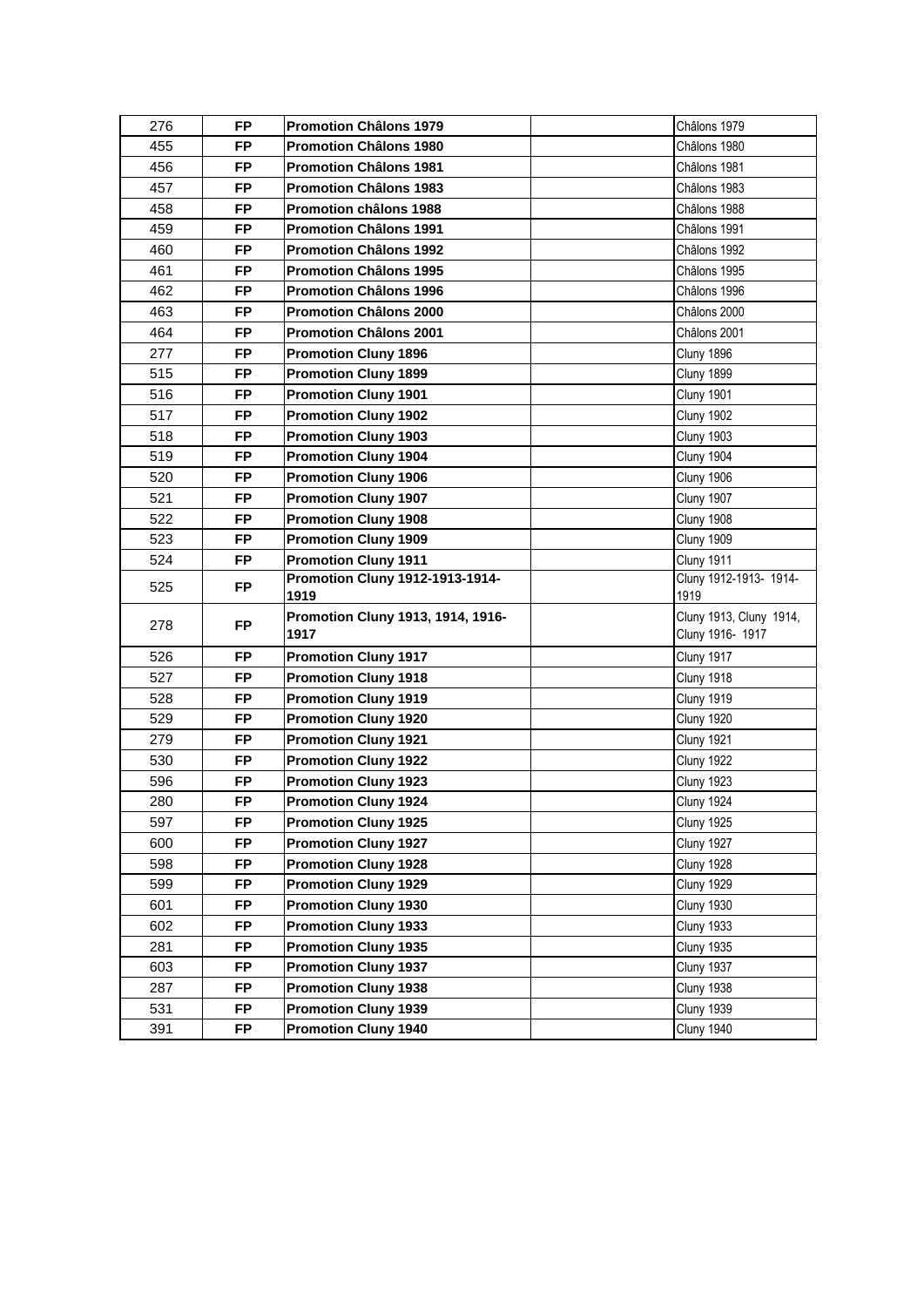| 532<br><b>FP</b><br><b>Promotion Cluny 1941</b><br>Cluny 1941<br>707<br>Promotion Cluny 1941-1942-143<br><b>FP</b><br><b>FP</b><br><b>Promotion Cluny 1942</b><br>533<br>Cluny 1942<br>708<br><b>FP</b><br><b>Promotion Cluny 1945</b><br>709<br><b>FP</b><br><b>Promotion Cluny 1946</b><br>710<br><b>FP</b><br><b>Promotion Cluny 1947</b><br><b>FP</b><br>711<br><b>Promotion Cluny 1949</b><br>712<br><b>FP</b><br><b>Promotion Cluny 1950</b><br>713<br><b>FP</b><br><b>Promotion Cluny 1953</b><br>714<br><b>FP</b><br><b>Promotion Cluny 1956</b><br>715<br><b>FP</b><br><b>Promotion Cluny 1957</b><br>716<br><b>FP</b><br><b>Promotion Cluny 1958</b><br>717<br><b>FP</b><br><b>Promotion Cluny 1962</b><br>718<br><b>FP</b><br><b>Promotion Cluny 1963</b><br>719<br><b>FP</b><br><b>Promotion Cluny 1964</b><br><b>FP</b><br>720<br><b>Promotion Cluny 1968</b><br>721<br><b>FP</b><br><b>Promotion Cluny 1970</b><br><b>FP</b><br><b>Promotion Cluny 1973</b><br>839<br><b>Cluny 1973</b><br>722<br><b>FP</b><br><b>Promotion Cluny 1974</b><br>723<br><b>FP</b><br><b>Promotion Cluny 1976</b><br><b>FP</b><br>724<br><b>Promotion Cluny 1979</b><br>725<br><b>FP</b><br><b>Promotion Cluny 1981</b><br>726<br><b>FP</b><br><b>Promotion Cluny 1989</b><br>885<br><b>FP</b><br><b>Promotion Cluny 1994</b><br>Cluny 1994<br><b>FP</b><br><b>Promotion Lille 1904</b><br>535<br><b>Lille 1904</b><br>565<br><b>FP</b><br><b>Promotion Lille 1908</b><br><b>Lille 1908</b><br>566<br><b>FP</b><br><b>Promotion Lille 1909</b><br><b>Lille 1909</b><br>564<br><b>FP</b><br><b>Promotion Lille 1911</b><br><b>Lille 1911</b><br>727<br><b>FP</b><br><b>Promotion Lille 1912</b><br>563<br><b>FP</b><br><b>Lille 1913</b><br><b>Promotion Lille 1913</b><br><b>FP</b><br>562<br><b>Promotion Lille 1918</b><br><b>Lille 1918</b><br>561<br><b>FP</b><br><b>Promotion Lille 1919</b><br><b>Lille 1919</b><br><b>Lille 1920</b><br>560<br><b>FP</b><br><b>Promotion Lille 1920</b><br>374<br>FP<br><b>Lille 1921</b><br><b>Promotion Lille 1921</b><br>FP.<br>282<br><b>Promotion Lille 1925</b><br>Lille 1925<br>283<br>FP.<br><b>Promotion Lille 1927</b><br>Lille 1927<br>728<br><b>FP</b><br>Promotion Lille 1929<br>558<br><b>FP</b><br><b>Promotion Lille 1934</b><br>Lille 1934<br>731<br><b>FP</b><br><b>Promotion Lille 1944</b><br><b>FP</b><br>732<br><b>Promotion Lille 1946</b><br><b>FP</b><br>392<br><b>Promotion Lille 1947</b><br>Lille 1947<br>733<br><b>FP</b><br>Promotion Lille 1948<br>735<br><b>FP</b><br><b>Promotion Lille 1951</b><br><b>FP</b><br>736<br><b>Promotion Lille 1954</b><br>613<br>FP.<br><b>Promotion Lille 1955</b><br>Lille 1955 |  |  |  |
|----------------------------------------------------------------------------------------------------------------------------------------------------------------------------------------------------------------------------------------------------------------------------------------------------------------------------------------------------------------------------------------------------------------------------------------------------------------------------------------------------------------------------------------------------------------------------------------------------------------------------------------------------------------------------------------------------------------------------------------------------------------------------------------------------------------------------------------------------------------------------------------------------------------------------------------------------------------------------------------------------------------------------------------------------------------------------------------------------------------------------------------------------------------------------------------------------------------------------------------------------------------------------------------------------------------------------------------------------------------------------------------------------------------------------------------------------------------------------------------------------------------------------------------------------------------------------------------------------------------------------------------------------------------------------------------------------------------------------------------------------------------------------------------------------------------------------------------------------------------------------------------------------------------------------------------------------------------------------------------------------------------------------------------------------------------------------------------------------------------------------------------------------------------------------------------------------------------------------------------------------------------------------------------------------------------------------------------------------------------------------------------------------------------------------------------------------------------------------------------------------------------------------------------------------------------------------------------------------------------------------------------------------------------------------------|--|--|--|
|                                                                                                                                                                                                                                                                                                                                                                                                                                                                                                                                                                                                                                                                                                                                                                                                                                                                                                                                                                                                                                                                                                                                                                                                                                                                                                                                                                                                                                                                                                                                                                                                                                                                                                                                                                                                                                                                                                                                                                                                                                                                                                                                                                                                                                                                                                                                                                                                                                                                                                                                                                                                                                                                                  |  |  |  |
|                                                                                                                                                                                                                                                                                                                                                                                                                                                                                                                                                                                                                                                                                                                                                                                                                                                                                                                                                                                                                                                                                                                                                                                                                                                                                                                                                                                                                                                                                                                                                                                                                                                                                                                                                                                                                                                                                                                                                                                                                                                                                                                                                                                                                                                                                                                                                                                                                                                                                                                                                                                                                                                                                  |  |  |  |
|                                                                                                                                                                                                                                                                                                                                                                                                                                                                                                                                                                                                                                                                                                                                                                                                                                                                                                                                                                                                                                                                                                                                                                                                                                                                                                                                                                                                                                                                                                                                                                                                                                                                                                                                                                                                                                                                                                                                                                                                                                                                                                                                                                                                                                                                                                                                                                                                                                                                                                                                                                                                                                                                                  |  |  |  |
|                                                                                                                                                                                                                                                                                                                                                                                                                                                                                                                                                                                                                                                                                                                                                                                                                                                                                                                                                                                                                                                                                                                                                                                                                                                                                                                                                                                                                                                                                                                                                                                                                                                                                                                                                                                                                                                                                                                                                                                                                                                                                                                                                                                                                                                                                                                                                                                                                                                                                                                                                                                                                                                                                  |  |  |  |
|                                                                                                                                                                                                                                                                                                                                                                                                                                                                                                                                                                                                                                                                                                                                                                                                                                                                                                                                                                                                                                                                                                                                                                                                                                                                                                                                                                                                                                                                                                                                                                                                                                                                                                                                                                                                                                                                                                                                                                                                                                                                                                                                                                                                                                                                                                                                                                                                                                                                                                                                                                                                                                                                                  |  |  |  |
|                                                                                                                                                                                                                                                                                                                                                                                                                                                                                                                                                                                                                                                                                                                                                                                                                                                                                                                                                                                                                                                                                                                                                                                                                                                                                                                                                                                                                                                                                                                                                                                                                                                                                                                                                                                                                                                                                                                                                                                                                                                                                                                                                                                                                                                                                                                                                                                                                                                                                                                                                                                                                                                                                  |  |  |  |
|                                                                                                                                                                                                                                                                                                                                                                                                                                                                                                                                                                                                                                                                                                                                                                                                                                                                                                                                                                                                                                                                                                                                                                                                                                                                                                                                                                                                                                                                                                                                                                                                                                                                                                                                                                                                                                                                                                                                                                                                                                                                                                                                                                                                                                                                                                                                                                                                                                                                                                                                                                                                                                                                                  |  |  |  |
|                                                                                                                                                                                                                                                                                                                                                                                                                                                                                                                                                                                                                                                                                                                                                                                                                                                                                                                                                                                                                                                                                                                                                                                                                                                                                                                                                                                                                                                                                                                                                                                                                                                                                                                                                                                                                                                                                                                                                                                                                                                                                                                                                                                                                                                                                                                                                                                                                                                                                                                                                                                                                                                                                  |  |  |  |
|                                                                                                                                                                                                                                                                                                                                                                                                                                                                                                                                                                                                                                                                                                                                                                                                                                                                                                                                                                                                                                                                                                                                                                                                                                                                                                                                                                                                                                                                                                                                                                                                                                                                                                                                                                                                                                                                                                                                                                                                                                                                                                                                                                                                                                                                                                                                                                                                                                                                                                                                                                                                                                                                                  |  |  |  |
|                                                                                                                                                                                                                                                                                                                                                                                                                                                                                                                                                                                                                                                                                                                                                                                                                                                                                                                                                                                                                                                                                                                                                                                                                                                                                                                                                                                                                                                                                                                                                                                                                                                                                                                                                                                                                                                                                                                                                                                                                                                                                                                                                                                                                                                                                                                                                                                                                                                                                                                                                                                                                                                                                  |  |  |  |
|                                                                                                                                                                                                                                                                                                                                                                                                                                                                                                                                                                                                                                                                                                                                                                                                                                                                                                                                                                                                                                                                                                                                                                                                                                                                                                                                                                                                                                                                                                                                                                                                                                                                                                                                                                                                                                                                                                                                                                                                                                                                                                                                                                                                                                                                                                                                                                                                                                                                                                                                                                                                                                                                                  |  |  |  |
|                                                                                                                                                                                                                                                                                                                                                                                                                                                                                                                                                                                                                                                                                                                                                                                                                                                                                                                                                                                                                                                                                                                                                                                                                                                                                                                                                                                                                                                                                                                                                                                                                                                                                                                                                                                                                                                                                                                                                                                                                                                                                                                                                                                                                                                                                                                                                                                                                                                                                                                                                                                                                                                                                  |  |  |  |
|                                                                                                                                                                                                                                                                                                                                                                                                                                                                                                                                                                                                                                                                                                                                                                                                                                                                                                                                                                                                                                                                                                                                                                                                                                                                                                                                                                                                                                                                                                                                                                                                                                                                                                                                                                                                                                                                                                                                                                                                                                                                                                                                                                                                                                                                                                                                                                                                                                                                                                                                                                                                                                                                                  |  |  |  |
|                                                                                                                                                                                                                                                                                                                                                                                                                                                                                                                                                                                                                                                                                                                                                                                                                                                                                                                                                                                                                                                                                                                                                                                                                                                                                                                                                                                                                                                                                                                                                                                                                                                                                                                                                                                                                                                                                                                                                                                                                                                                                                                                                                                                                                                                                                                                                                                                                                                                                                                                                                                                                                                                                  |  |  |  |
|                                                                                                                                                                                                                                                                                                                                                                                                                                                                                                                                                                                                                                                                                                                                                                                                                                                                                                                                                                                                                                                                                                                                                                                                                                                                                                                                                                                                                                                                                                                                                                                                                                                                                                                                                                                                                                                                                                                                                                                                                                                                                                                                                                                                                                                                                                                                                                                                                                                                                                                                                                                                                                                                                  |  |  |  |
|                                                                                                                                                                                                                                                                                                                                                                                                                                                                                                                                                                                                                                                                                                                                                                                                                                                                                                                                                                                                                                                                                                                                                                                                                                                                                                                                                                                                                                                                                                                                                                                                                                                                                                                                                                                                                                                                                                                                                                                                                                                                                                                                                                                                                                                                                                                                                                                                                                                                                                                                                                                                                                                                                  |  |  |  |
|                                                                                                                                                                                                                                                                                                                                                                                                                                                                                                                                                                                                                                                                                                                                                                                                                                                                                                                                                                                                                                                                                                                                                                                                                                                                                                                                                                                                                                                                                                                                                                                                                                                                                                                                                                                                                                                                                                                                                                                                                                                                                                                                                                                                                                                                                                                                                                                                                                                                                                                                                                                                                                                                                  |  |  |  |
|                                                                                                                                                                                                                                                                                                                                                                                                                                                                                                                                                                                                                                                                                                                                                                                                                                                                                                                                                                                                                                                                                                                                                                                                                                                                                                                                                                                                                                                                                                                                                                                                                                                                                                                                                                                                                                                                                                                                                                                                                                                                                                                                                                                                                                                                                                                                                                                                                                                                                                                                                                                                                                                                                  |  |  |  |
|                                                                                                                                                                                                                                                                                                                                                                                                                                                                                                                                                                                                                                                                                                                                                                                                                                                                                                                                                                                                                                                                                                                                                                                                                                                                                                                                                                                                                                                                                                                                                                                                                                                                                                                                                                                                                                                                                                                                                                                                                                                                                                                                                                                                                                                                                                                                                                                                                                                                                                                                                                                                                                                                                  |  |  |  |
|                                                                                                                                                                                                                                                                                                                                                                                                                                                                                                                                                                                                                                                                                                                                                                                                                                                                                                                                                                                                                                                                                                                                                                                                                                                                                                                                                                                                                                                                                                                                                                                                                                                                                                                                                                                                                                                                                                                                                                                                                                                                                                                                                                                                                                                                                                                                                                                                                                                                                                                                                                                                                                                                                  |  |  |  |
|                                                                                                                                                                                                                                                                                                                                                                                                                                                                                                                                                                                                                                                                                                                                                                                                                                                                                                                                                                                                                                                                                                                                                                                                                                                                                                                                                                                                                                                                                                                                                                                                                                                                                                                                                                                                                                                                                                                                                                                                                                                                                                                                                                                                                                                                                                                                                                                                                                                                                                                                                                                                                                                                                  |  |  |  |
|                                                                                                                                                                                                                                                                                                                                                                                                                                                                                                                                                                                                                                                                                                                                                                                                                                                                                                                                                                                                                                                                                                                                                                                                                                                                                                                                                                                                                                                                                                                                                                                                                                                                                                                                                                                                                                                                                                                                                                                                                                                                                                                                                                                                                                                                                                                                                                                                                                                                                                                                                                                                                                                                                  |  |  |  |
|                                                                                                                                                                                                                                                                                                                                                                                                                                                                                                                                                                                                                                                                                                                                                                                                                                                                                                                                                                                                                                                                                                                                                                                                                                                                                                                                                                                                                                                                                                                                                                                                                                                                                                                                                                                                                                                                                                                                                                                                                                                                                                                                                                                                                                                                                                                                                                                                                                                                                                                                                                                                                                                                                  |  |  |  |
|                                                                                                                                                                                                                                                                                                                                                                                                                                                                                                                                                                                                                                                                                                                                                                                                                                                                                                                                                                                                                                                                                                                                                                                                                                                                                                                                                                                                                                                                                                                                                                                                                                                                                                                                                                                                                                                                                                                                                                                                                                                                                                                                                                                                                                                                                                                                                                                                                                                                                                                                                                                                                                                                                  |  |  |  |
|                                                                                                                                                                                                                                                                                                                                                                                                                                                                                                                                                                                                                                                                                                                                                                                                                                                                                                                                                                                                                                                                                                                                                                                                                                                                                                                                                                                                                                                                                                                                                                                                                                                                                                                                                                                                                                                                                                                                                                                                                                                                                                                                                                                                                                                                                                                                                                                                                                                                                                                                                                                                                                                                                  |  |  |  |
|                                                                                                                                                                                                                                                                                                                                                                                                                                                                                                                                                                                                                                                                                                                                                                                                                                                                                                                                                                                                                                                                                                                                                                                                                                                                                                                                                                                                                                                                                                                                                                                                                                                                                                                                                                                                                                                                                                                                                                                                                                                                                                                                                                                                                                                                                                                                                                                                                                                                                                                                                                                                                                                                                  |  |  |  |
|                                                                                                                                                                                                                                                                                                                                                                                                                                                                                                                                                                                                                                                                                                                                                                                                                                                                                                                                                                                                                                                                                                                                                                                                                                                                                                                                                                                                                                                                                                                                                                                                                                                                                                                                                                                                                                                                                                                                                                                                                                                                                                                                                                                                                                                                                                                                                                                                                                                                                                                                                                                                                                                                                  |  |  |  |
|                                                                                                                                                                                                                                                                                                                                                                                                                                                                                                                                                                                                                                                                                                                                                                                                                                                                                                                                                                                                                                                                                                                                                                                                                                                                                                                                                                                                                                                                                                                                                                                                                                                                                                                                                                                                                                                                                                                                                                                                                                                                                                                                                                                                                                                                                                                                                                                                                                                                                                                                                                                                                                                                                  |  |  |  |
|                                                                                                                                                                                                                                                                                                                                                                                                                                                                                                                                                                                                                                                                                                                                                                                                                                                                                                                                                                                                                                                                                                                                                                                                                                                                                                                                                                                                                                                                                                                                                                                                                                                                                                                                                                                                                                                                                                                                                                                                                                                                                                                                                                                                                                                                                                                                                                                                                                                                                                                                                                                                                                                                                  |  |  |  |
|                                                                                                                                                                                                                                                                                                                                                                                                                                                                                                                                                                                                                                                                                                                                                                                                                                                                                                                                                                                                                                                                                                                                                                                                                                                                                                                                                                                                                                                                                                                                                                                                                                                                                                                                                                                                                                                                                                                                                                                                                                                                                                                                                                                                                                                                                                                                                                                                                                                                                                                                                                                                                                                                                  |  |  |  |
|                                                                                                                                                                                                                                                                                                                                                                                                                                                                                                                                                                                                                                                                                                                                                                                                                                                                                                                                                                                                                                                                                                                                                                                                                                                                                                                                                                                                                                                                                                                                                                                                                                                                                                                                                                                                                                                                                                                                                                                                                                                                                                                                                                                                                                                                                                                                                                                                                                                                                                                                                                                                                                                                                  |  |  |  |
|                                                                                                                                                                                                                                                                                                                                                                                                                                                                                                                                                                                                                                                                                                                                                                                                                                                                                                                                                                                                                                                                                                                                                                                                                                                                                                                                                                                                                                                                                                                                                                                                                                                                                                                                                                                                                                                                                                                                                                                                                                                                                                                                                                                                                                                                                                                                                                                                                                                                                                                                                                                                                                                                                  |  |  |  |
|                                                                                                                                                                                                                                                                                                                                                                                                                                                                                                                                                                                                                                                                                                                                                                                                                                                                                                                                                                                                                                                                                                                                                                                                                                                                                                                                                                                                                                                                                                                                                                                                                                                                                                                                                                                                                                                                                                                                                                                                                                                                                                                                                                                                                                                                                                                                                                                                                                                                                                                                                                                                                                                                                  |  |  |  |
|                                                                                                                                                                                                                                                                                                                                                                                                                                                                                                                                                                                                                                                                                                                                                                                                                                                                                                                                                                                                                                                                                                                                                                                                                                                                                                                                                                                                                                                                                                                                                                                                                                                                                                                                                                                                                                                                                                                                                                                                                                                                                                                                                                                                                                                                                                                                                                                                                                                                                                                                                                                                                                                                                  |  |  |  |
|                                                                                                                                                                                                                                                                                                                                                                                                                                                                                                                                                                                                                                                                                                                                                                                                                                                                                                                                                                                                                                                                                                                                                                                                                                                                                                                                                                                                                                                                                                                                                                                                                                                                                                                                                                                                                                                                                                                                                                                                                                                                                                                                                                                                                                                                                                                                                                                                                                                                                                                                                                                                                                                                                  |  |  |  |
|                                                                                                                                                                                                                                                                                                                                                                                                                                                                                                                                                                                                                                                                                                                                                                                                                                                                                                                                                                                                                                                                                                                                                                                                                                                                                                                                                                                                                                                                                                                                                                                                                                                                                                                                                                                                                                                                                                                                                                                                                                                                                                                                                                                                                                                                                                                                                                                                                                                                                                                                                                                                                                                                                  |  |  |  |
|                                                                                                                                                                                                                                                                                                                                                                                                                                                                                                                                                                                                                                                                                                                                                                                                                                                                                                                                                                                                                                                                                                                                                                                                                                                                                                                                                                                                                                                                                                                                                                                                                                                                                                                                                                                                                                                                                                                                                                                                                                                                                                                                                                                                                                                                                                                                                                                                                                                                                                                                                                                                                                                                                  |  |  |  |
|                                                                                                                                                                                                                                                                                                                                                                                                                                                                                                                                                                                                                                                                                                                                                                                                                                                                                                                                                                                                                                                                                                                                                                                                                                                                                                                                                                                                                                                                                                                                                                                                                                                                                                                                                                                                                                                                                                                                                                                                                                                                                                                                                                                                                                                                                                                                                                                                                                                                                                                                                                                                                                                                                  |  |  |  |
|                                                                                                                                                                                                                                                                                                                                                                                                                                                                                                                                                                                                                                                                                                                                                                                                                                                                                                                                                                                                                                                                                                                                                                                                                                                                                                                                                                                                                                                                                                                                                                                                                                                                                                                                                                                                                                                                                                                                                                                                                                                                                                                                                                                                                                                                                                                                                                                                                                                                                                                                                                                                                                                                                  |  |  |  |
|                                                                                                                                                                                                                                                                                                                                                                                                                                                                                                                                                                                                                                                                                                                                                                                                                                                                                                                                                                                                                                                                                                                                                                                                                                                                                                                                                                                                                                                                                                                                                                                                                                                                                                                                                                                                                                                                                                                                                                                                                                                                                                                                                                                                                                                                                                                                                                                                                                                                                                                                                                                                                                                                                  |  |  |  |
|                                                                                                                                                                                                                                                                                                                                                                                                                                                                                                                                                                                                                                                                                                                                                                                                                                                                                                                                                                                                                                                                                                                                                                                                                                                                                                                                                                                                                                                                                                                                                                                                                                                                                                                                                                                                                                                                                                                                                                                                                                                                                                                                                                                                                                                                                                                                                                                                                                                                                                                                                                                                                                                                                  |  |  |  |
|                                                                                                                                                                                                                                                                                                                                                                                                                                                                                                                                                                                                                                                                                                                                                                                                                                                                                                                                                                                                                                                                                                                                                                                                                                                                                                                                                                                                                                                                                                                                                                                                                                                                                                                                                                                                                                                                                                                                                                                                                                                                                                                                                                                                                                                                                                                                                                                                                                                                                                                                                                                                                                                                                  |  |  |  |
|                                                                                                                                                                                                                                                                                                                                                                                                                                                                                                                                                                                                                                                                                                                                                                                                                                                                                                                                                                                                                                                                                                                                                                                                                                                                                                                                                                                                                                                                                                                                                                                                                                                                                                                                                                                                                                                                                                                                                                                                                                                                                                                                                                                                                                                                                                                                                                                                                                                                                                                                                                                                                                                                                  |  |  |  |
|                                                                                                                                                                                                                                                                                                                                                                                                                                                                                                                                                                                                                                                                                                                                                                                                                                                                                                                                                                                                                                                                                                                                                                                                                                                                                                                                                                                                                                                                                                                                                                                                                                                                                                                                                                                                                                                                                                                                                                                                                                                                                                                                                                                                                                                                                                                                                                                                                                                                                                                                                                                                                                                                                  |  |  |  |
|                                                                                                                                                                                                                                                                                                                                                                                                                                                                                                                                                                                                                                                                                                                                                                                                                                                                                                                                                                                                                                                                                                                                                                                                                                                                                                                                                                                                                                                                                                                                                                                                                                                                                                                                                                                                                                                                                                                                                                                                                                                                                                                                                                                                                                                                                                                                                                                                                                                                                                                                                                                                                                                                                  |  |  |  |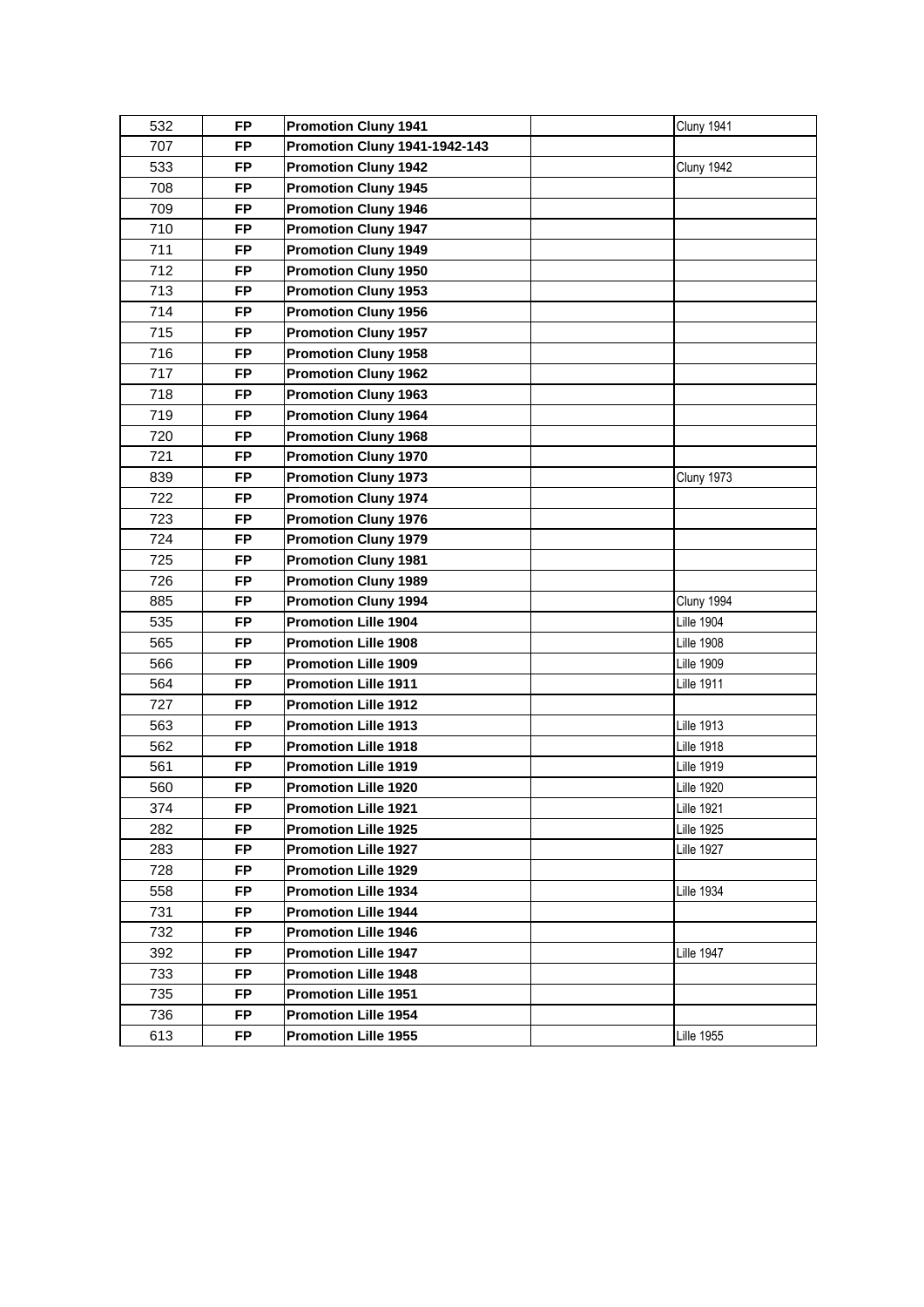| 284 | FP        | <b>Promotion Lille 1956</b>         | <b>Lille 1956</b>  |
|-----|-----------|-------------------------------------|--------------------|
| 737 | <b>FP</b> | <b>Promotion Lille 1961</b>         |                    |
| 738 | <b>FP</b> | <b>Promotion Lille 1962</b>         |                    |
| 739 | <b>FP</b> | <b>Promotion Lille 1963</b>         |                    |
| 813 | FP        | Promotion Lille 1964                | Lille 1964         |
| 740 | <b>FP</b> | <b>Promotion Lille 1965</b>         |                    |
| 741 | FP        | <b>Promotion Lille 1968</b>         |                    |
| 742 | FP        | <b>Promotion Lille 1972</b>         |                    |
| 743 | FP.       | <b>Promotion Lille 1979</b>         |                    |
| 744 | FP        | <b>Promotion Lille 1980</b>         |                    |
| 745 | FP.       | <b>Promotion Lille 1982</b>         |                    |
| 746 | FP.       | <b>Promotion Lille 1984</b>         |                    |
| 747 | <b>FP</b> | <b>Promotion Lille 1985</b>         |                    |
| 748 | FP        | Promotion Lille 1992                |                    |
| 749 | <b>FP</b> | <b>Promotion Lille 1994</b>         |                    |
| 750 | <b>FP</b> | <b>Promotion Lille 1995</b>         |                    |
| 751 | <b>FP</b> | <b>Promotion Lille 2003</b>         |                    |
| 729 | FP.       | Promotion Lille Chalons 1941        |                    |
| 730 | FP        | Promotion Lille Chalons 1942        |                    |
| 734 | <b>FP</b> | Promotion Lille Paris 1949-1953     |                    |
| 427 | <b>FP</b> | Promotion Lille-châlons 1938        | Lille-châlons 1938 |
| 428 | <b>FP</b> | <b>Promotion Lille-Châlons 1941</b> | Lille-Châlons 1941 |
| 429 | FP        | Promotion Lille-Châlons 1942        | Lille-Châlons 1942 |
| 574 | <b>FP</b> | <b>Promotion Metz 1997</b>          | Metz 1997          |
| 568 | FP        | <b>Promotion Paris 1912</b>         | <b>Lille 1912</b>  |
| 582 | FP        | <b>Promotion Paris 1916</b>         | Paris 1916         |
| 567 | FP        | <b>Promotion Paris 1918</b>         | <b>Lille 1918</b>  |
| 583 | FP.       | <b>Promotion Paris 1920</b>         | Paris 1920         |
| 285 | FP.       | <b>Promotion Paris 1921</b>         | <b>Paris 1921</b>  |
| 584 | FP.       | <b>Promotion Paris 1923</b>         | Paris 1923         |
| 585 | <b>FP</b> | <b>Promotion Paris 1924</b>         | <b>Paris 1924</b>  |
| 586 | <b>FP</b> | Promotion Paris 1925                | Paris 1925         |
| 587 | FP        | <b>Promotion Paris 1926</b>         | Paris 1926         |
| 588 | FP        | <b>Promotion Paris 1928</b>         | <b>Paris 1928</b>  |
| 589 | FP.       | <b>Promotion Paris 1935</b>         | Paris 1935         |
| 590 | FP.       | <b>Promotion Paris 1937</b>         | <b>Paris 1937</b>  |
| 591 | <b>FP</b> | <b>Promotion Paris 1939</b>         | Paris 1939         |
| 592 | FP.       | <b>Promotion Paris 1940</b>         | Paris 1940         |
| 593 | <b>FP</b> | <b>Promotion Paris 1941</b>         | Paris 1941         |
| 854 | <b>FP</b> | <b>Promotion Paris 1943</b>         | <b>Paris 1943</b>  |
| 422 | <b>FP</b> | <b>Promotion Paris 1944</b>         | Paris 1944         |
| 286 | <b>FP</b> | <b>Promotion Paris 1945</b>         | Paris 1945         |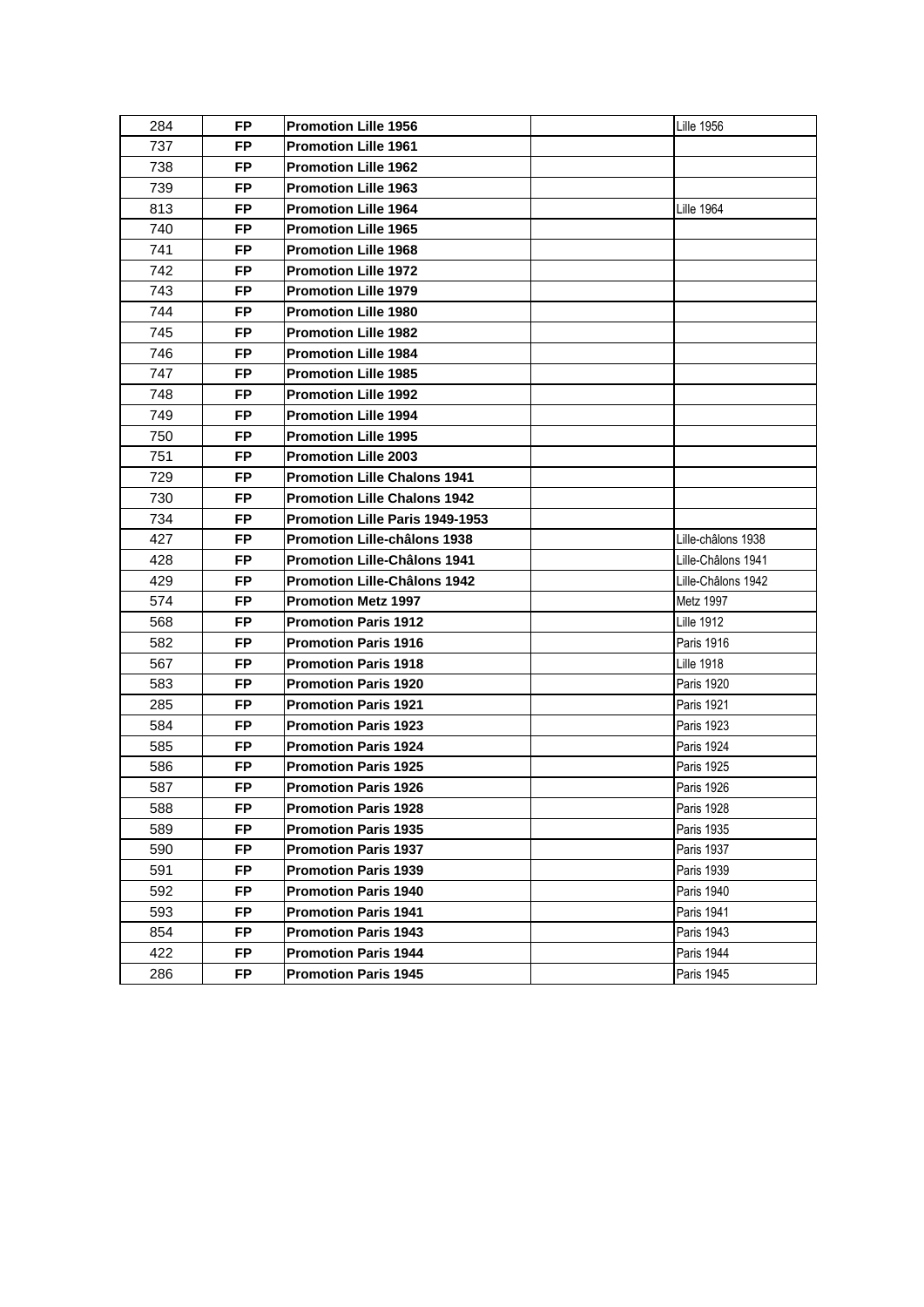| 594 | <b>FP</b> | <b>Promotion Paris 1946</b>                 |             | <b>Paris 1946</b>  |
|-----|-----------|---------------------------------------------|-------------|--------------------|
| 595 | <b>FP</b> | <b>Promotion Paris 1947</b>                 |             | Paris 1947         |
| 753 | <b>FP</b> | Promotions Aix 113-120                      |             |                    |
| 288 | <b>FP</b> | Promotions Paris 1914-1921 et 1918-<br>1921 |             | Paris 1914 et 1918 |
| 847 | <b>FP</b> | <b>PROST</b>                                | Claude      | Aix 1956           |
| 546 | <b>FP</b> | <b>PROUX</b>                                | Maurice     | Angers 1868        |
| 870 | <b>FP</b> | <b>PUJOL</b>                                | Joseph      | Aix 1912           |
| 289 | <b>FP</b> | <b>PUJOL</b>                                | Eugène      | Aix 1892           |
| 290 | <b>FP</b> | <b>QUENIVET</b>                             | Jacques     | Angers 1961        |
| 850 | <b>FP</b> | <b>QUEVEAU</b>                              | Gérard      | Angers 1954        |
| 294 | <b>FP</b> | <b>RAMOND</b>                               | René        | Cluny 1942         |
| 649 | <b>FP</b> | <b>RAMOND</b>                               | Edmond      | Châlons 1901       |
| 291 | <b>FP</b> | <b>RAMOND</b>                               | Albert      | <b>Cluny 1910</b>  |
| 292 | <b>FP</b> | <b>RAMOND</b>                               | André       | Cluny 1938         |
| 293 | <b>FP</b> | <b>RAMOND</b>                               | Julien      | <b>Cluny 1907</b>  |
| 295 | <b>FP</b> | <b>RAMOS</b>                                | Charles     | Aix 1926           |
| 296 | <b>FP</b> | <b>RASMUS</b>                               | André       | Paris 1925         |
| 868 | <b>FP</b> | <b>RAZE</b>                                 | Pierre      | Paris 1924         |
| 297 | <b>FP</b> | <b>RECHER</b>                               | Raoul       | Châlons 1892       |
| 298 | <b>FP</b> | <b>RECRON</b>                               |             | Châlons 1923       |
| 910 | <b>FP</b> | <b>REDON</b>                                | Jean        | Châlons 1921       |
| 927 | <b>FP</b> | <b>REGNIER</b>                              | Jean-Louis  | Cluny 1964         |
| 365 | <b>FP</b> | <b>RENONDIN</b>                             | Léon        | Châlons 1891       |
| 366 | <b>FP</b> | <b>RENONDIN</b>                             | Maurice     | <b>Paris 1917</b>  |
| 367 | <b>FP</b> | <b>RENONDIN</b>                             | Claude      | Angers 1949        |
| 652 | <b>FP</b> | <b>RENOU</b>                                | Georges     | <b>Lille 1924</b>  |
| 907 | <b>FP</b> | <b>REY</b>                                  | Gilles      |                    |
| 299 | <b>FP</b> | <b>RHORER</b>                               | René        | <b>Lille 1938</b>  |
| 300 | <b>FP</b> | <b>RICARD</b>                               | François    | Châlons 1964       |
| 638 | <b>FP</b> | <b>RICARD</b>                               | Jean-Paul   | Aix 1919           |
| 301 | <b>FP</b> | <b>RIGAL</b>                                | Jean        | Angers 1949        |
| 302 | <b>FP</b> | <b>RIOU</b>                                 | René        | Aix 1946           |
| 303 | <b>FP</b> | <b>RISSETTI</b>                             | René-Pierre | Châlons 1941       |
| 866 | <b>FP</b> | <b>RIVIER</b>                               | Michel      | Châlons 1963       |
| 848 | <b>FP</b> | <b>ROBIN</b>                                | Philippe    | Angers 1987        |
| 304 | <b>FP</b> | <b>ROBIN</b>                                | Théodore    | Aix 1868           |
| 621 | <b>FP</b> | <b>ROCHETTE</b>                             | Pierre      | <b>Cluny 1961</b>  |
| 305 | <b>FP</b> | <b>ROLAND</b>                               | Martin      | Châlons 1954       |
| 306 | <b>FP</b> | <b>ROLLET</b>                               | André       | <b>Cluny 1954</b>  |
| 307 | <b>FP</b> | <b>ROMANGIN</b>                             | Jean        | Châlons 1928       |
| 308 | <b>FP</b> | <b>ROQUES</b>                               | Siméon      | Aix 1885           |
| 309 | <b>FP</b> | <b>ROUDIER</b>                              | Marcel      | Châlons 1939       |
| 310 | <b>FP</b> | <b>ROUSSEAU</b>                             | Raymond     | <b>Lille 1927</b>  |
| 311 | <b>FP</b> | <b>SABATHE</b>                              | Daniel      | Angers 1941        |
| 312 | <b>FP</b> | <b>SACHETAT</b>                             | Georges     | <b>Cluny 1941</b>  |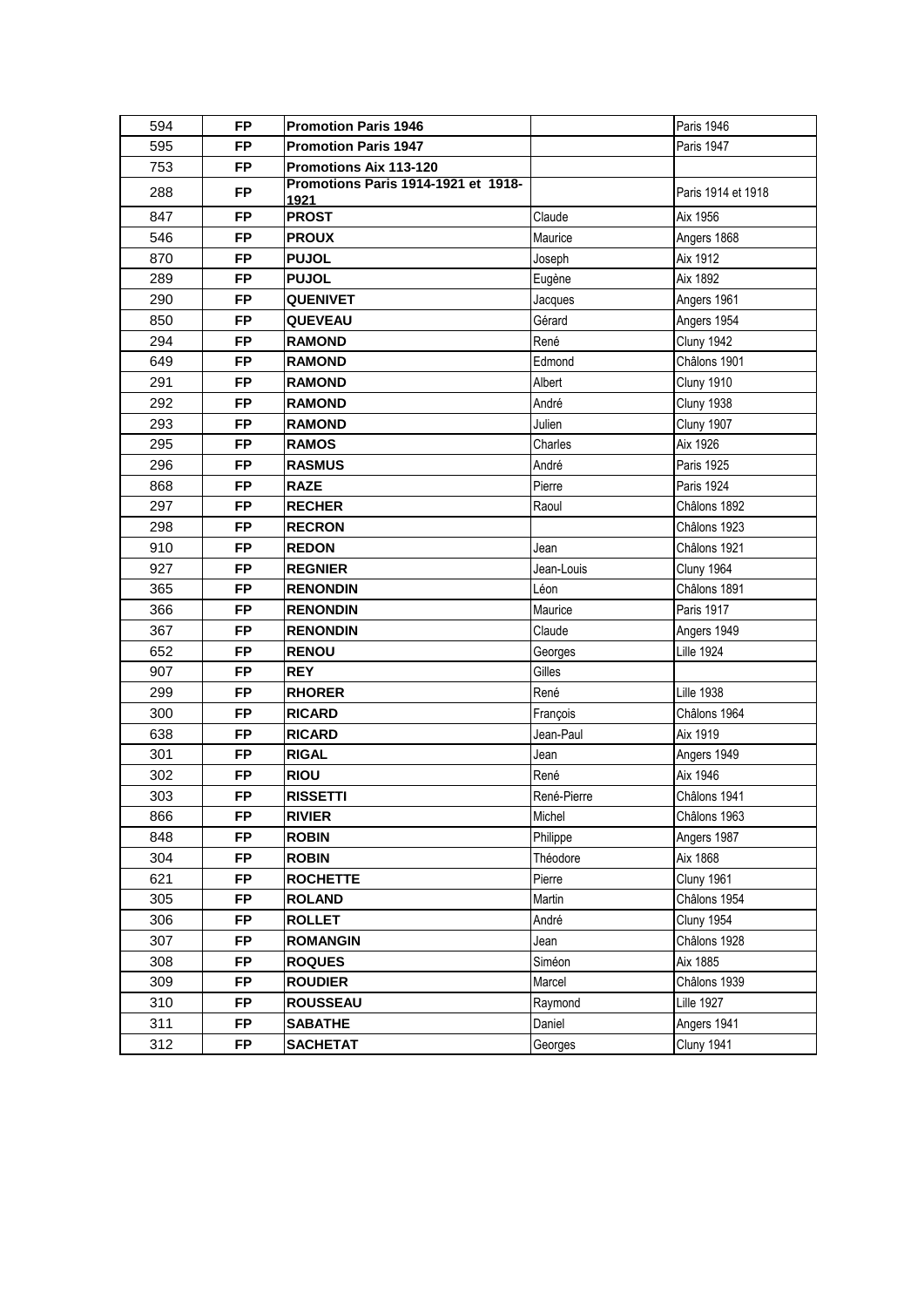| 313            | <b>FP</b> | <b>SAIGNE</b>                                           | Adrien             | Angers 1927        |
|----------------|-----------|---------------------------------------------------------|--------------------|--------------------|
| 314            | <b>FP</b> | <b>SAINTILAN</b>                                        | Jacques            | Angers 1951        |
| 775            | <b>FP</b> | <b>SALAND</b>                                           | Gérard             | <b>Lille 1950</b>  |
| 315            | <b>FP</b> | <b>SANDERE</b>                                          | Jacques            | Châlons 1945       |
| 482            | <b>FP</b> | <b>SAUPE</b>                                            | Georges            | Angers 1920        |
| 316            | <b>FP</b> | <b>SAUZE</b>                                            | André              | Aix 1914           |
| 317            | <b>FP</b> | <b>SAVALLE</b>                                          | Raymond            | Chalons 1905       |
| 318            | <b>FP</b> | <b>SCHWAB</b>                                           | Philippe           | Angers 1951        |
| 852            | <b>FP</b> | <b>SEBART</b>                                           | André              | Paris 1941         |
| 319            | <b>FP</b> | <b>SEGUI</b>                                            | Vincent            | Châlons 1992       |
| 320            | <b>FP</b> | <b>SERREAU</b>                                          | Georges            |                    |
| 676            | <b>FP</b> | <b>SERTELON</b>                                         | Joseph             | Aix 1911           |
| 321            | <b>FP</b> | <b>SIMEON</b>                                           | Hyacinthe          | Angers 1932        |
| 635            | <b>FP</b> | <b>SIMONDET</b>                                         | Pierre             | Angers 1907        |
| 322            | <b>FP</b> | <b>SIMONNET</b>                                         | Pierre             | Aix 1942           |
| 323            | <b>FP</b> | <b>SIMONSU</b>                                          | Georges            | Aix 1926           |
| $\overline{2}$ | <b>FA</b> | SOCIETE DES AMIS DES GADZARTS                           |                    |                    |
| 1              | FA        | <b>SOCIETE DES INGENIEURS ARTS ET</b><br><b>METIERS</b> |                    |                    |
| 769            | <b>FP</b> | <b>STANCHINA</b>                                        | Roger              | Aix 1970           |
| 684            | <b>FP</b> | <b>STOCK</b>                                            | Robert             | Lille-Châlons 1941 |
| 683            | <b>FP</b> | <b>SURET</b>                                            | Léon               | châlons 1864       |
| 324            | <b>FP</b> | <b>TENANT</b>                                           | Gilbert            | Cluny 1945         |
| 798            | <b>FP</b> | <b>TERRIERE</b>                                         | Marc Joachim       | <b>Lille 1919</b>  |
| 622            | <b>FP</b> | <b>TESSON</b>                                           | François           | Angers 1957        |
| 925            | <b>FP</b> | <b>THERY</b>                                            | Roland             | <b>Lille 1947</b>  |
| 325            | <b>FP</b> | <b>THIEBAULT</b>                                        | Louis Marie Joseph | Angers 1839        |
| 396            | <b>FP</b> | <b>THIEBAUT</b>                                         | Guy                | Châlons 1948       |
| 326            | <b>FP</b> | <b>TIHAY</b>                                            | Max                | Châlons 1934       |
| 361            | <b>FP</b> | <b>TORD</b>                                             | Jacques            | Aix 1949           |
| 327            | <b>FP</b> | <b>TORDO</b>                                            | Maurice            | Aix 1946           |
| 754            | <b>FP</b> | <b>TRANIER</b>                                          | Emile              | <b>Paris 1927</b>  |
| 843            | <b>FP</b> | <b>TRANIER</b>                                          | Pierre             | Châlons 1960       |
| 328            | <b>FP</b> | <b>TREMBLOT DE LA CROIX</b>                             |                    |                    |
| 704            | <b>FP</b> | TROTÉ                                                   | Jean-Claude        | Châlons 1960       |
| 329            | <b>FP</b> | <b>TROUILLON</b>                                        | Henri              | Châlons 1946       |
| 633            | <b>FP</b> | <b>URION</b>                                            | André              | Châlons 1937       |
| 625            | <b>FP</b> | <b>VACANT</b>                                           | <b>VACANT</b>      | <b>VACANT</b>      |
| 330            | <b>FP</b> | <b>VALENTIN</b>                                         | Fernand            | Angers 1916        |
| 626            | <b>FP</b> | <b>VALLET</b>                                           | Maxime             |                    |
| 331            | <b>FP</b> | <b>VANDERSTIGEL</b>                                     | Joel               | <b>Lille 1960</b>  |
| 332            | <b>FP</b> | VASSART                                                 | Gérard             | Angers 1938        |
| 390            | <b>FP</b> | VATIER                                                  | Raymond            | <b>Lille 1938</b>  |